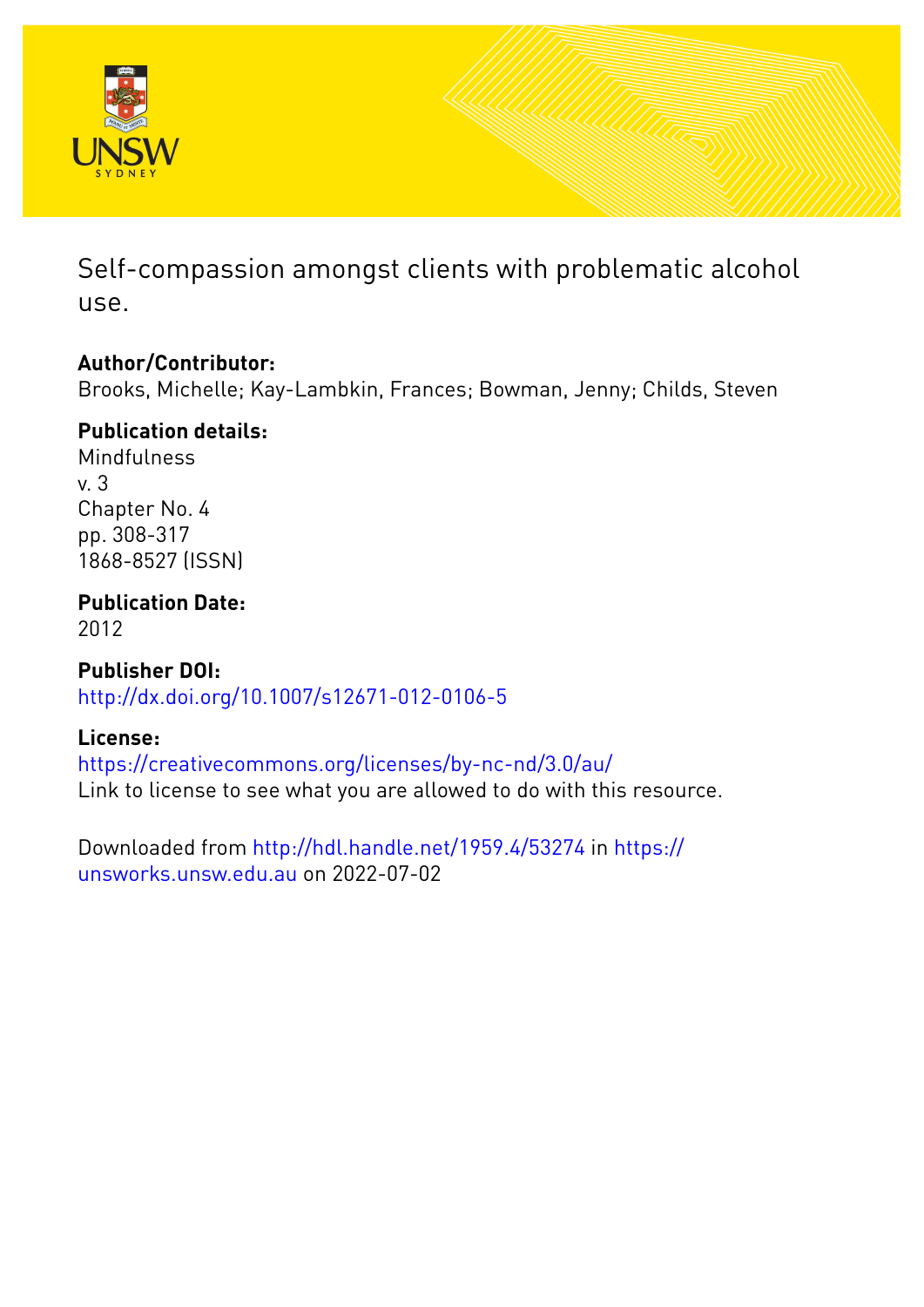### Title: **Self-compassion amongst clients with problematic alcohol use.**

Authors: Brooks, Michelle, School of Psychology, University of Newcastle Kay-Lambkin, F., National Drug and Alcohol Research Centre, UNSW Bowman, Jenny, School of Psychology, University of Newcastle Childs, Steven, Central Coast Drug and Alcohol Clinical Service, Gosford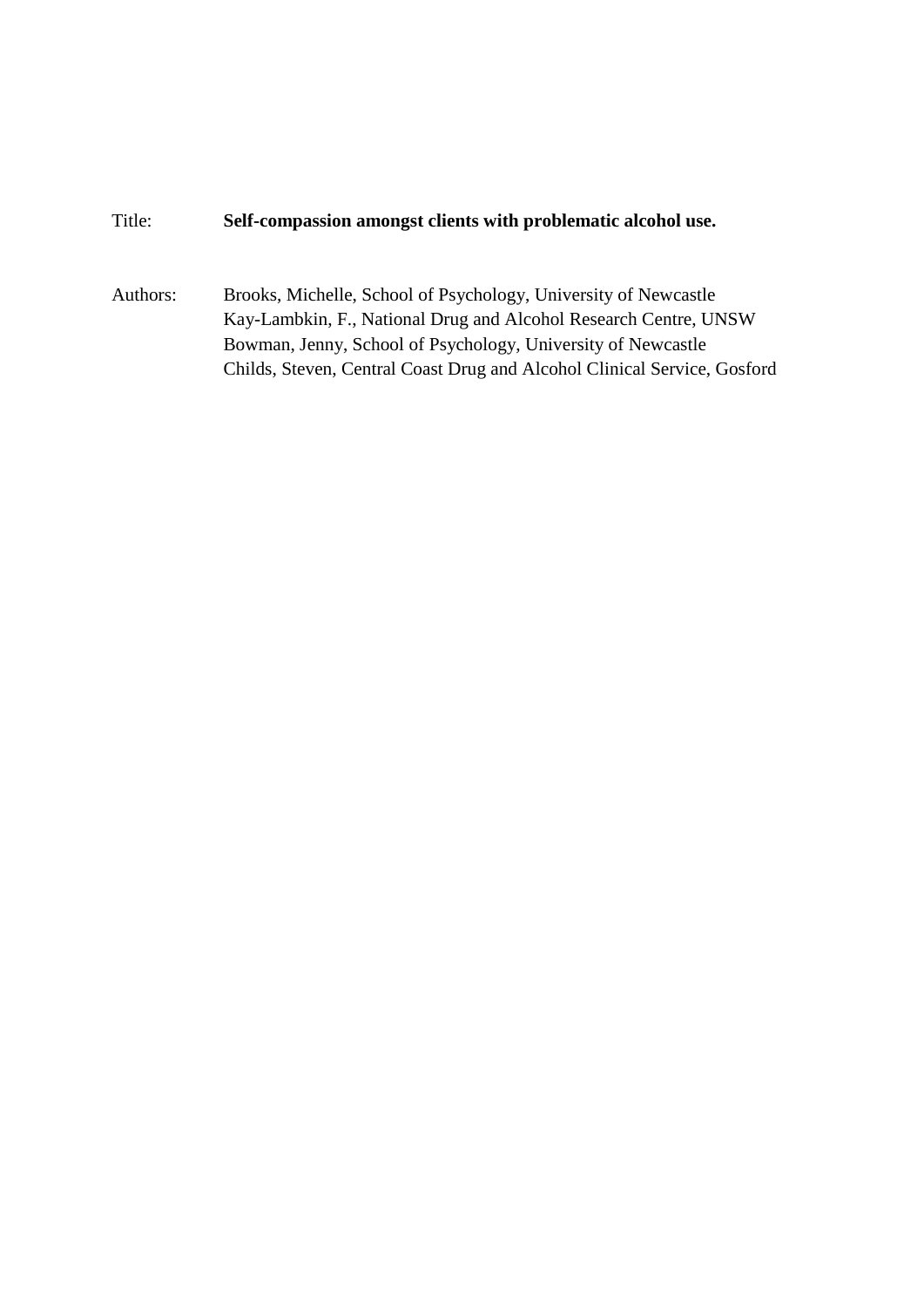#### **Abstract**

Self-compassion is a topic of growing research interest and is represented by six facets including Self-Kindness, Self-Judgement, Mindfulness, Over-identification, Common Humanity and Isolation. Recent research interest has begun to examine the use of self-focused compassion and mindfulness as a way of alleviating the distress associated with psychological disorders. Little research exists to examine the relationship between selfcompassion, depression, anxiety and stress among individuals who are alcohol dependent. The present study aimed to address this gap by examining whether high levels of self-compassion will be associated with lower levels of depression, anxiety and alcohol use at entry to treatment. We also examined whether clients whose self-compassion improved over time also reported improvement in depression, anxiety and alcohol use at follow-up. Participants in this study were clients of a publicly-funded Drug and Alcohol Service, who completed a baseline and 15-week independent clinical assessment that corresponded with their entry into and exit from treatment with the Service. At baseline, study participants were significantly higher in depression, anxiety, stress, alcohol use, and lower in self-compassion than the general population. At 15-week follow-up, participants reported a significant increase in self-compassion, mindfulness, common humanity and selfkindness, and significant decreases in self-judgement, isolation and over-identification. This study provides important preliminary data on self-compassion among a group of people with alcohol dependence.

#### **Keywords**

Mindfulness, Self-compassion, Depression, Anxiety, Alcohol dependence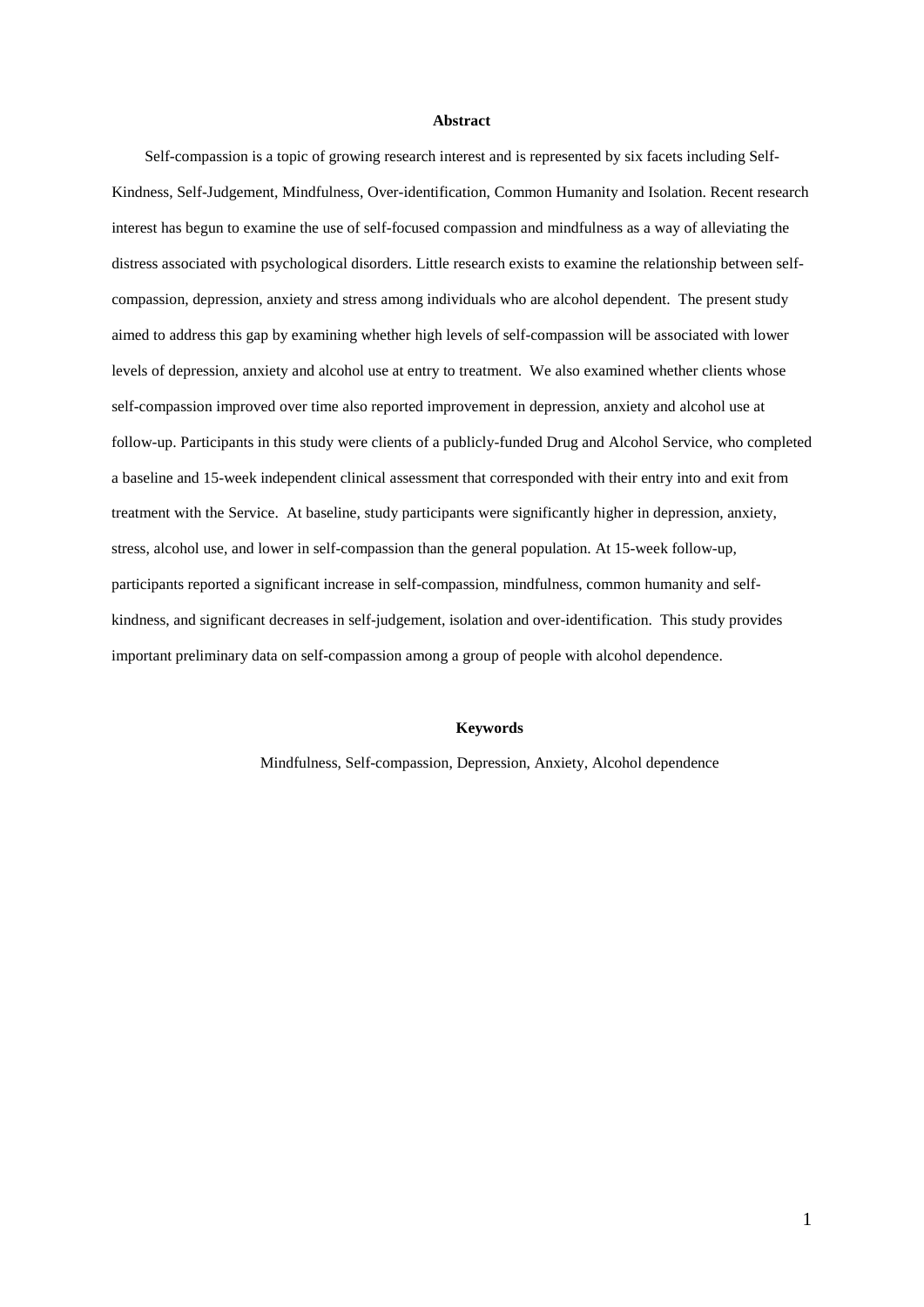#### **Introduction**

Alcohol is a depressant that acts as an inhibitor, reducing anxiety in low doses but resulting in death in extreme doses (ABS, 2006), and it is the second largest cause of hospitalisations and drug-related deaths in Western societies (AIHW, 2005a). A clear progression from alcohol use to alcohol abuse and dependence can be seen in some individuals (Sartor, Lynskey, Heath, Jacob & True, 2006). Alcohol use disorders (abuse/dependence) have also been associated with disabilities including depression, anxiety, and cognitive problems (Samokhvalov, Popova, Room, Ramonas & Rehm, 2010)

In clinical settings, the co-morbidity of alcoholism and psychiatric disorders has been found to be particularly common (Almeida-Filho et al., 2007). In particular, numerous studies have found alcohol abuse is associated with psychological variables such as anxiety and depression (Suh et al., 2008; Sullivan, Fiellin & O'Connor, 2005).

There have been a number of causal explanations attempting to account for the high incidence of comorbidity between depression, anxiety and alcohol use. One of these is that anxiety or depression promotes the pathological use of alcohol (Kushner, Abrahams & Borchardt, 2000). This is often referred to as the selfmedication hypothesis (Khantzian, 2003) which suggests that substance addiction functions to self-soothe and to modulate the effects of distressful psychological states (Suh et al., 2008).

Other research has found that experiencing stressful life events significantly predicts the amount and frequency of alcohol consumed (Dawson, Grant & Ruan, 2005) and the onset of alcohol dependence (Lloyd & Turner, 2008) indicating that stress plays a key part in the development of alcohol use disorders. Research has found an association between self-medication and increased co-morbidity with mental health disorders and suicide attempts (Bolton, Cox, Clara & Sareen, 2006; Robinson, Sareen, Cox & Bolton, 2009, a & b). However, other research has suggested that alcoholism promotes the development of anxiety and depressive disorders (Kushner, Abrams & Borchardt, 2000) and the associated symptoms are a consequence of alcohol withdrawal (George, Nutt, Dwyer & Linnoila, 2007).

Low self-esteem has also been found to pose a high risk for substance abuse (Baumeister, 1993; Bushman & Baumeister, 1998) and alcohol dependence (Chaudhury et al., 2010,) and is commonly related to negative emotions such as depression, anxiety and poor adjustment (Munford, 1994). Conversely, DeSimone, Murray & Lester (1994) found that alcohol use was positively associated with depression and, contrary to previous research, high self-esteem was related to greater alcohol use in students. Supporting this, Corbin,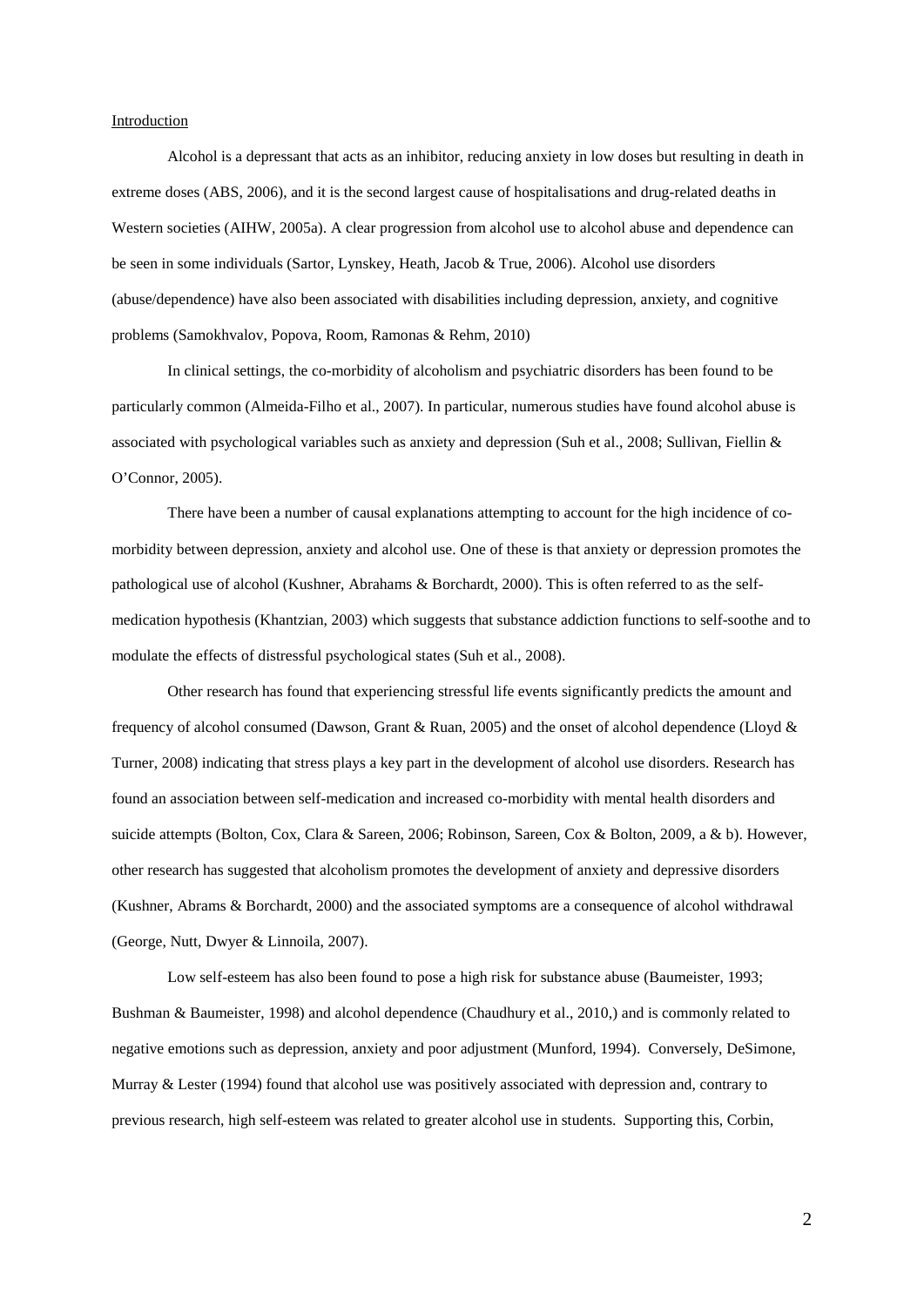McNair & Carter (1996) found that people with alcohol use problems have higher self-esteem than those who do not.

As many studies have found difficulties in defining, measuring and developing a theory to explain selfesteem (Croker & Park, 2004), a different psychological construct has been proposed; self-compassion (Neff, 2003a, 2003b) which involves feeling compassion and kindness for oneself because they are a person, not because of a particular highly desirable characteristic (Neff, 2004). It has been suggested that as self-compassion does not involve an unrealistic self-view, it should be stable unlike self-esteem, which often fluctuates (Kernis, Cornell, Sun, Berry & Harlow, 1993). Since self-compassion is more stable than self-esteem and is less influenced by social desirability, increases in this domain should be more reliable than increases in the domain of self-esteem (Neff, 2004)

Self-compassion involves being kind and understanding to oneself, awareness that pain and failures are unavoidable common experiences among humanity and a balanced awareness of one's emotions (Neff, Rude & Kirkpatrick, 2007). A self-compassionate disposition is thought to promote health and wellbeing (Gilbert, 2005; Neff, 2003a). Kelly, Zuroff & Foa (2010) suggested that the trait of self-compassion promotes adaptive functioning and appears to provide a buffer from emotional distress. Neff (2003a) has also reported that selfcompassion was strongly inversely related to psychological health such as depression, anxiety, rumination, thought suppression, self-criticism and neurotic perfectionism. Neff, Kirkpatrick & Rude (2007) found that increased self-compassion resulted in reduced depression, anxiety, thought suppression, rumination and selfcriticism.

Neff (2003a, 2003b) suggests that there are three main components to self-compassion including selfkindness versus self-judgement, common humanity versus isolation and mindfulness versus over-identification. Self-kindness is being kind to oneself rather than judging harshly or being self–critical. Common humanity is viewing one's experiences as part of larger human experience and not viewing them as isolating or separating. Mindfulness is paying attention in a particular way involving a conscious direction of awareness (Kabat-Zinn, 1994). Neff (2003a, 2003b) describes mindfulness as taking a balanced approach to negative emotions and neither suppressing not exaggerating emotions.

The self-kindness facet represents an alternative to rumination, blaming, self-condemnation and selfcriticism, which are commonly found in depressive disorders (Beck, Rush, Shaw & Emery, 1979) and other disorders such as anxiety (Forsyth & Eifert, 2008). Common humanity appears to be related to general wellbeing but lacks theoretical associations with specific psychiatric diagnostic symptomology (Neff, 2003a).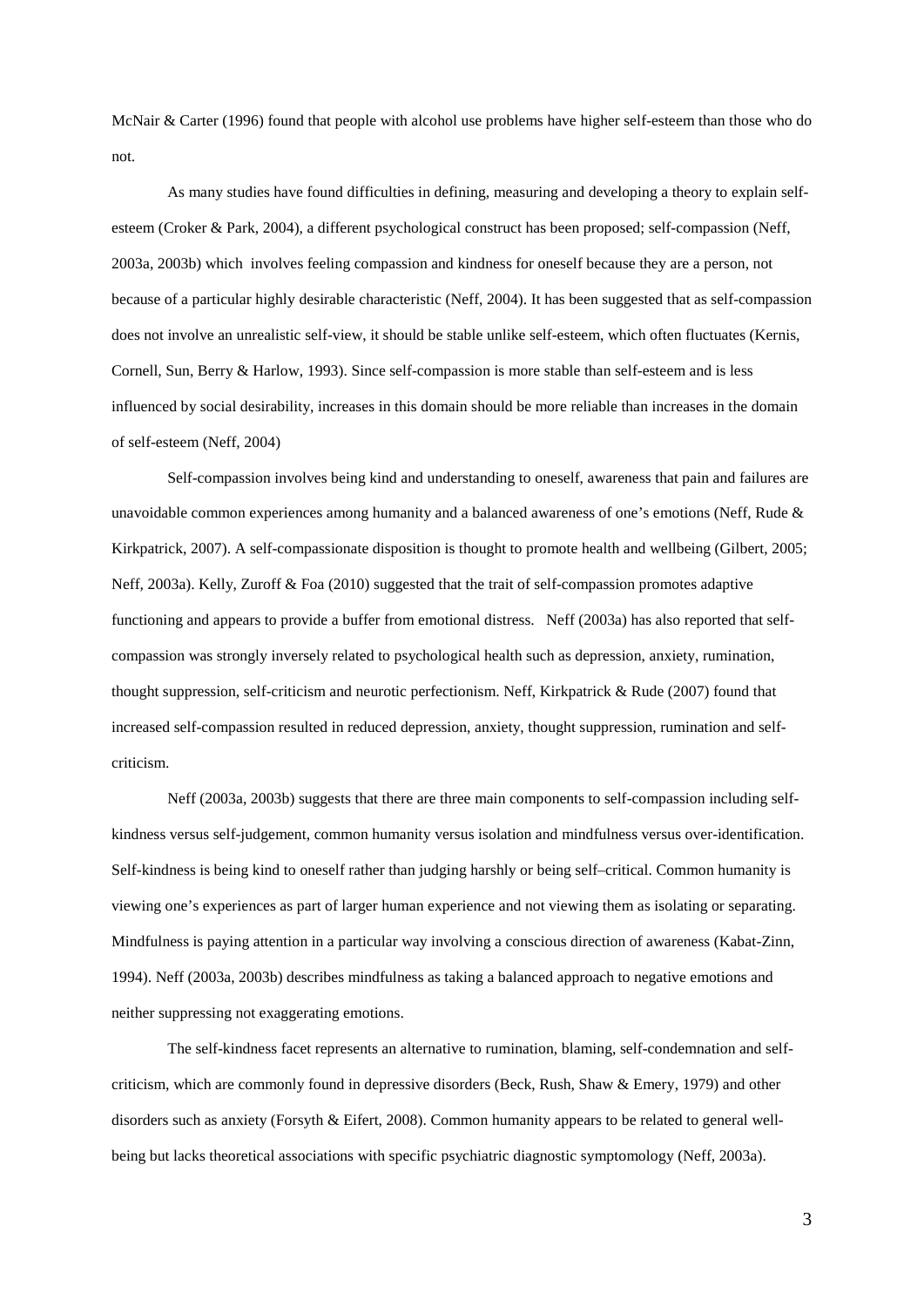Mindfulness represents a state of mental balance with a stance of composure towards difficult and painful thoughts and feelings, therefore suggesting mindfulness may play an important role in adaptive and maladaptive emotion regulation (Van Dam, Sheppard, Forsyth & Earleywine, 2010).

Self-compassion can be thought of a coping strategy that assists one to remain emotionally balanced when in a stressful situation (Rendon, 2007) and provides emotional resilience (Neff, 2011). Germer (2009) suggested that an important part of the positive mental states associated with mindfulness-based interventions may be self-compassion. In various mindfulness-based interventions, an attitude of non-judgement and gentleness with one's behaviour is promoted (Hayes, Strsahl & Wilson, 1999; Kabat-Zinn, 1990). Other research has suggested that the efficacy of mindfulness-based intervention in the treatment of depression and anxiety may be partially due to the radical alternative self-compassion offers to the harsh self-criticism, rigid self-imposed standard and excessive self-control commonly found in these disorders (Germer, 2009; Gilbert, 2009).

In one of the few existing studies of self-compassion in the drug and alcohol field, Moeller & Crocker (2009) completed a study testing self-image goals and goals related to high self-compassion on heavy episodic alcohol used and alcohol related problems using 258 undergraduate college students. The results from the study found that self-image goals found to be associated with alcohol related problems but goals relating to high selfcompassion were not.

Similarly, Rendon (2007) completed a study examining the relationship between alcohol use, selfcompassion, mindfulness and self-esteem using three hundred psychology students. The results indicated that alcohol use was negatively correlated to self-esteem, self-compassion and psychological symptoms, with psychological symptoms partially mediating the association between these constructs. Additionally, selfcompassion was found to be a stronger predictor of psychological health than mindfulness. To date, there has been no published research examining the relationship between alcohol dependence, hazardous alcohol use and self-compassion, a clear gap that this study seeks to address.

The present study will recruit clients of a Drug and Alcohol Clinical Service to examine the relationship between self-compassion, depression, anxiety and alcohol use. There has been limited published research on the relationship between self-compassion and treatment outcomes including depression, anxiety and alcohol use.

The first hypothesis is that high levels of self-compassion will be associated with lower levels of depression, anxiety and alcohol use at entry to treatment. The second hypothesis is that clients whose self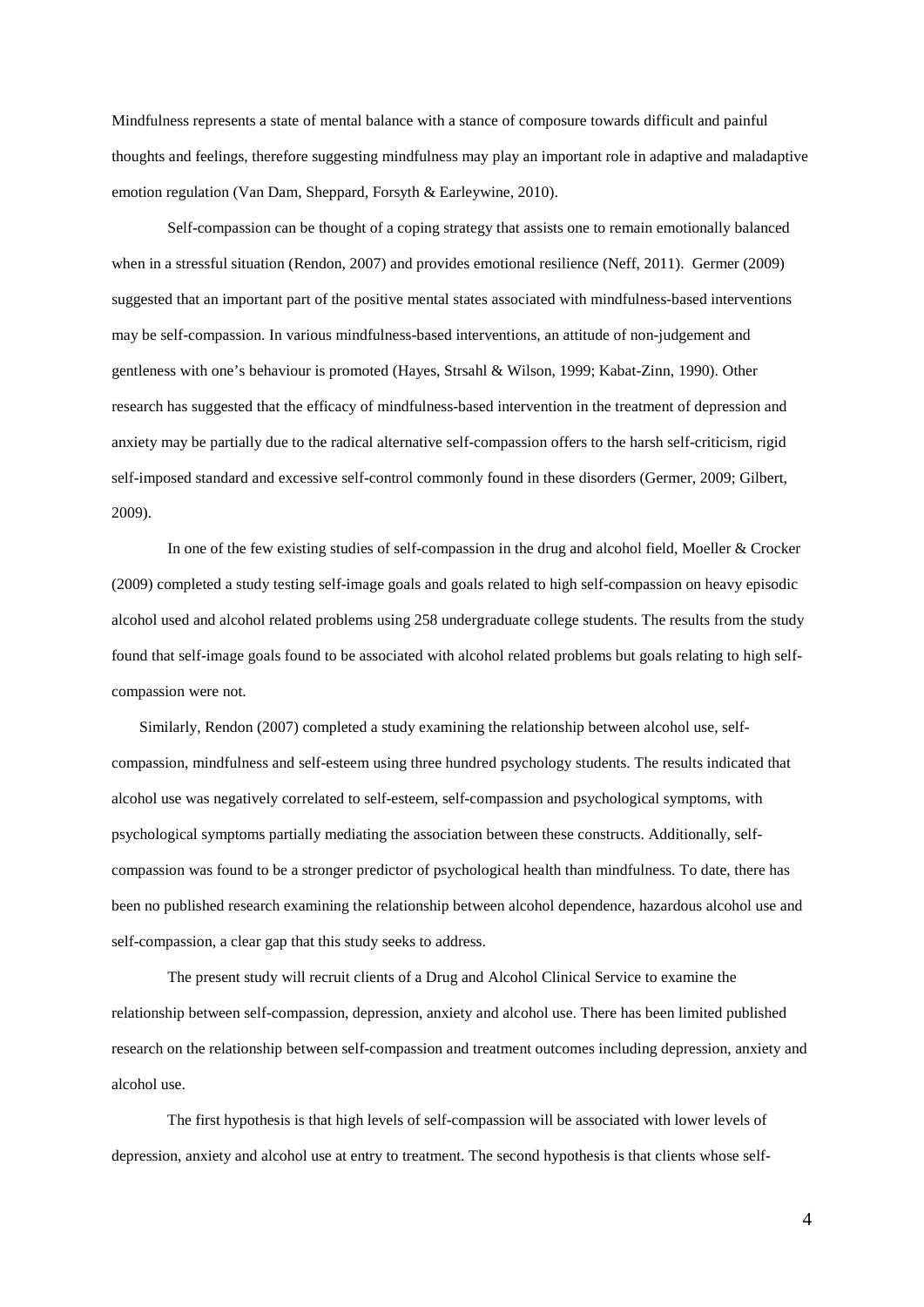compassion improves over treatment will also report improvement in depression, anxiety and alcohol use at follow-up.

#### Method

*Study Design and Setting* The study was conducted using current clients of the Central Coast Drug and Alcohol Clinical Service in New South Wales, Australia. The Drug and Alcohol Clinical Service (DACS) of the Central Coast forms part of the area's general health service for a population of 306,257.

DACS provides a range of clinical interventions to Central Coast residents with alcohol/other drug use problems across the spectrum of early intervention, brief and extended treatment programs. Services include community counselling, detoxification (hospital-based and outreach), needle and syringe programs, pharmacotherapy services, a diversional program for young people with AOD use problems and legal issues (MERIT), a cannabis clinic and general practitioner medical management programs. A central intake service acts as the point of initial contact for access to DACS, with subsequent referrals made to relevant services as appropriate.

In 2006-7, 2,632 calls were received by the central intake service with 64% of these being referred to Central Coast DACS. Within the service, 3,329 treatment episodes were commenced, with 73% of clients completing treatment (NSCCHS, 2008). The majority of these (61%) were for males, aged 20-39 years (51%), with alcohol being the most common primary drug of concern (49%). On average, clients commencing treatment with the counselling service within DACS attended an average of 4.5 treatment sessions.

#### *Participants*

One hundred and twenty three participants were referred to the study. Of these, 5 (4%) were uncontactable, and 41 (33%) refused participation once contacted directly by the study team. No further information was collected on people who refused to participate in the study. Seventy seven participants (42 male and 35 female), aged from 19 to 69 years, with a primary presentation of alcohol dependence based on a DSM-IV diagnosis from the referral agency, were recruited for this study. Participants were both new and existing clients of the Central Coast Drug and Alcohol Counselling Service (which consisted of three teams – Cannabis Clinic, MERIT (Magistrates Early Referral into Treatment) or Counselling). Participants in this study ranged in age from 19-69 years. Age was divided into four categories which included 19-30 years (n=24), 31-40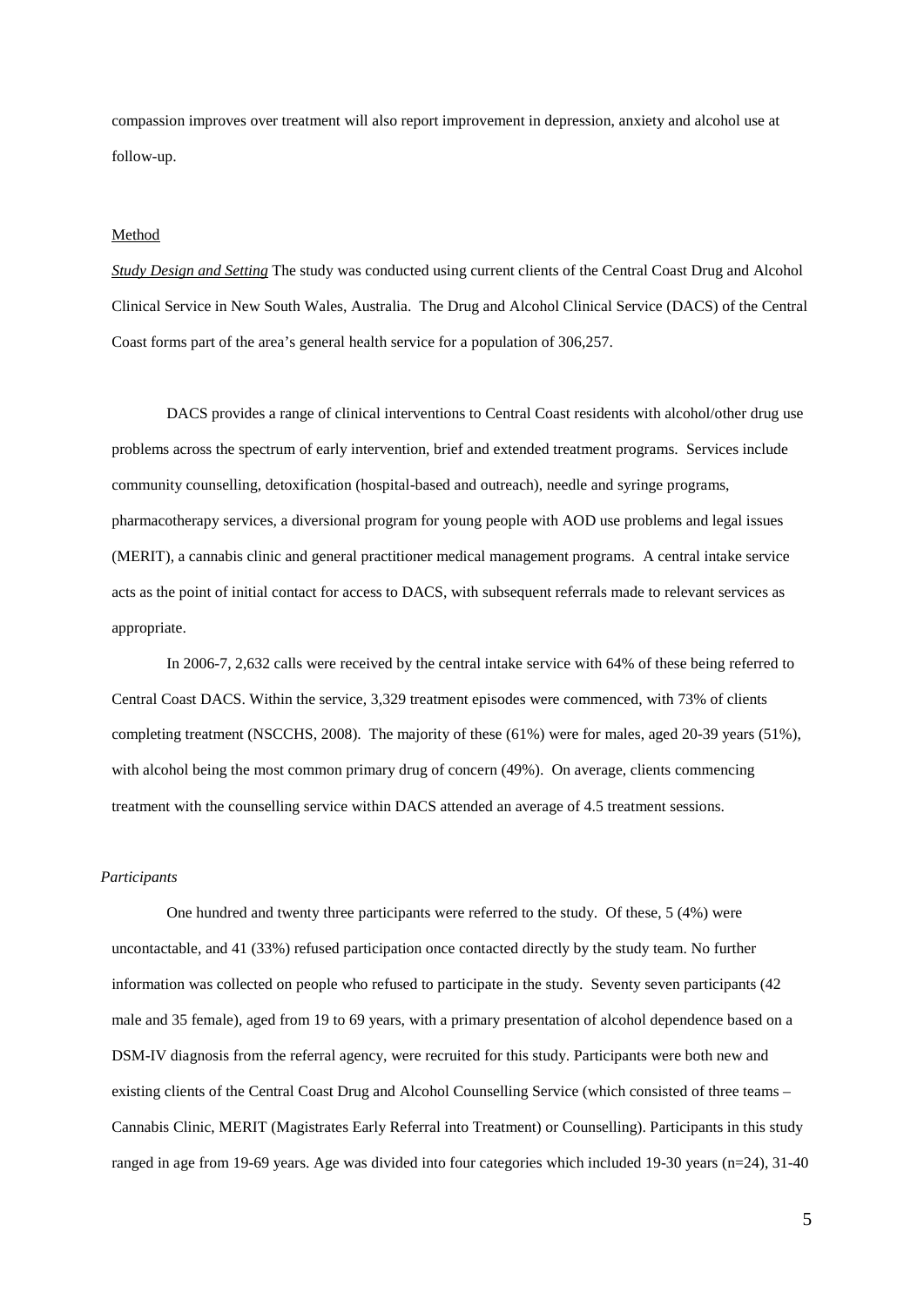years (n=15), 41-50 years (n=25) and 51-69 years (n=13). For the purposes of this study, a score of more than 1 on the OTI was determined to be daily alcohol use and a score fewer than 1 was determined to be non-daily alcohol use. Participant's other drug use was recorded but no further information about other co-morbid DSM-IV diagnoses was collected.

#### *Procedure*

Clinicians from the Central Coast Drug and Alcohol Counselling Service discussed with current clients the possibility of providing their contact details to the project Research Team during a standard treatment session. Newly referred clients to the Counselling Team were contacted by a Researcher/Clinician and asked for consent to release their contact details to the independent research assistant for formal consent and completion of assessments. Clinicians were unaware whether or not their client was completing the study.

Clients were then contacted by the researcher, who remained independent to the DACS, to discuss consent, and a baseline interview was arranged and conducted via the telephone. A second phone-based assessment occurred 15-weeks post-baseline. Up to \$40 reimbursement was given to participating clients who completed the baseline and follow-up assessments as compensation for their time which was approximately 30 minutes each assessment.

Throughout the study period, clinicians of the Service were asked to provide treatment to their clients in the manner they felt was most clinically appropriate, and as per their usual clinical practice. There was no randomization of clients to treatment groups, nor any prescription provided by the research team as to what treatment of particular clients should constitute in this context. Consequently, the researchers had no control over the content of treatment sessions, or the duration of treatment provided.

### *Measures*

Clients: The baseline questionnaire consisted of a range of demographic information including gender, education, income, date of birth and involvement in drug and alcohol rehabilitation services. The baseline and 15 weeks post-baseline questionnaires both included the Depression, Anxiety and Stress Scale (DASS-21; Lovibond, & Lovibond, 1995), the Opiate Treatment Index (OTI; Darke, Ward, Hall, Heather & Wodak, 1991) and the Selfcompassion scale (Neff, 2003a).

The alcohol scale of the OTI was used to assess alcohol intake and, based on participant self-report of their last three use occasions in the month prior to assessment, assigned a score (OTI q score) indicative of both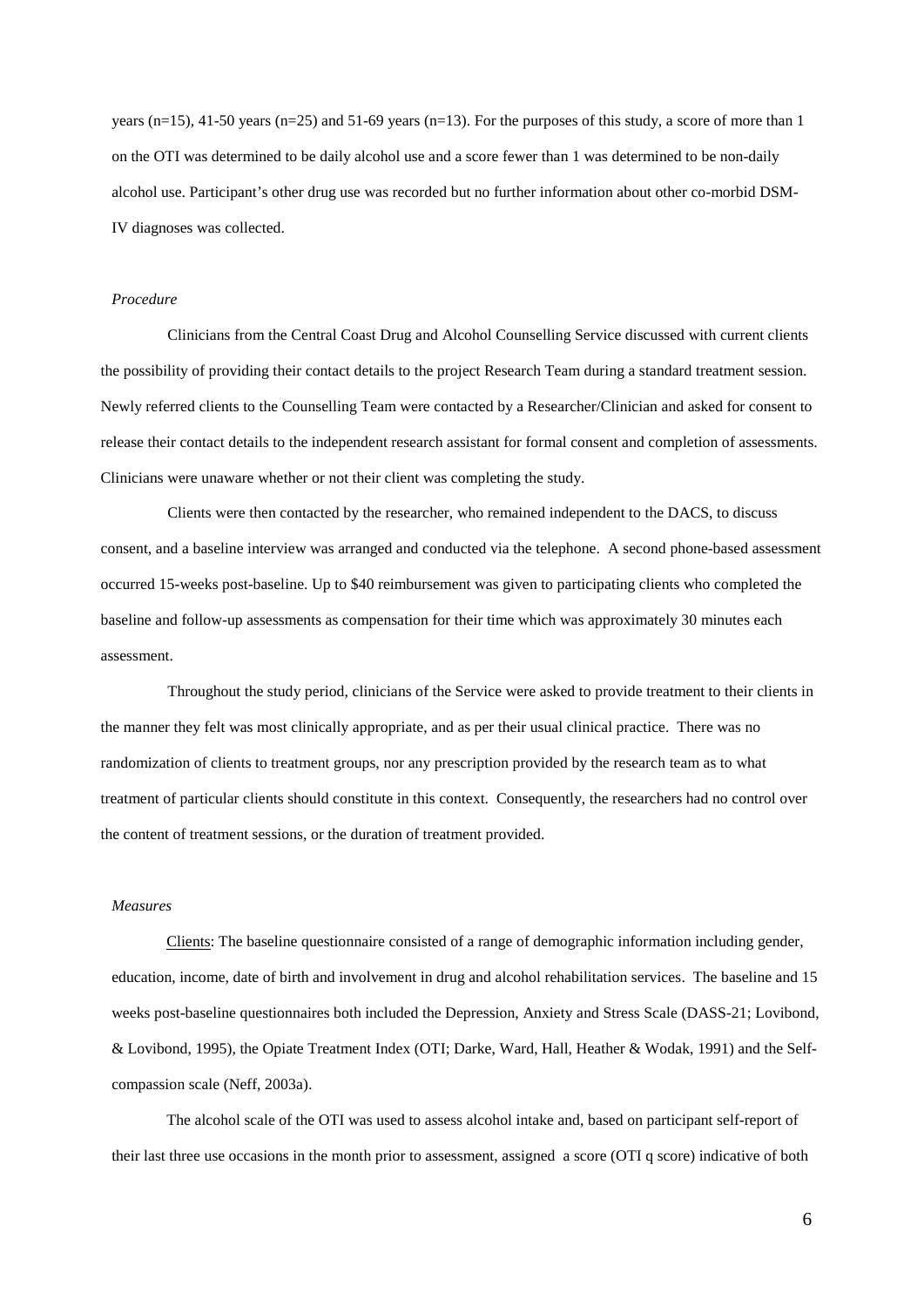quantity and frequency of alcohol consumption. The 26 item Self-compassion scale was used to measure selfkindness, self-judgement, common humanity, isolation, mindfulness and over-identification. Neff (2003a) found the overall total of the SCS to be a reliable measure of self-compassion ( $\alpha = 93$ ), and general population scores have been established for Self-Compassion (Neff, 2003a), Depression, Anxiety and Stress (Lovibond, & Lovibond, 1995).

Analysis: The statistical package SPSS 18.0 for Windows was used for all the analyses. Pearson Correlation analysis between the DASS-21 scores, the self-compassion subscale scores and the OTI scores were performed. T-tests examined the difference between the general population and current study scores for the DASS-21 and the Self-Compassion Subscales (see Neff, 2003a and Lovibond & Lovibond, 1995). One-way analysis of variance was used to examine the effect of gender and age on DASS-21 and Self-Compassion Scores. The change in DASS-21 scores, Self-compassion Scores and OTI scores from baseline to 15 weeks was then computed and Correlation analysis and T-tests were then performed.

#### Results

#### *Participants*

There were 77 participants in the current study (42 Males, 35 Females), all of whom were seeking treatment for Drug and Alcohol Dependence. For the purposes of this study, a score of more than 1 on the OTI was determined to be daily alcohol use and a score fewer than 1 was determined to be non-daily alcohol use. Participants in this study ranged in age from 19-69 years. Age was divided into four categories which included 19-30 years (n=24), 31-40 years (n=15), 41-50 years (n=25) and 51-69 years (n=13.)

#### *Baseline Depression, Anxiety and Stress*

One sample T-tests were used to examine depression, anxiety and stress scores for participants in this study compared to the norms for the general population (Crawford & Henry, 2003). The results indicated that study participants were significantly more depressed ( $M$ (study) = 17.481, SD = 12.767) than the general population (M(general)=5.550, SD=7.480) t (76) = 9.568, p = 0.000. Participants in this study were significantly more anxious (M(study) = 10.571, SD = 10.346) than the general population (M(general)=3.560, SD=5.390, t  $(76) = 4.259$ ,  $p = 0.000$  and were significantly more stressed (M(study) = 21.203, SD = 11.218, M(general)= 9.270, SD=8.040) t (76) = 9.334,  $p = 0.000$ ). Comparing participants in the current study with another alcoholdependent sample accessing public treatment services for alcohol/other drug use in Australia (Hammerbacher &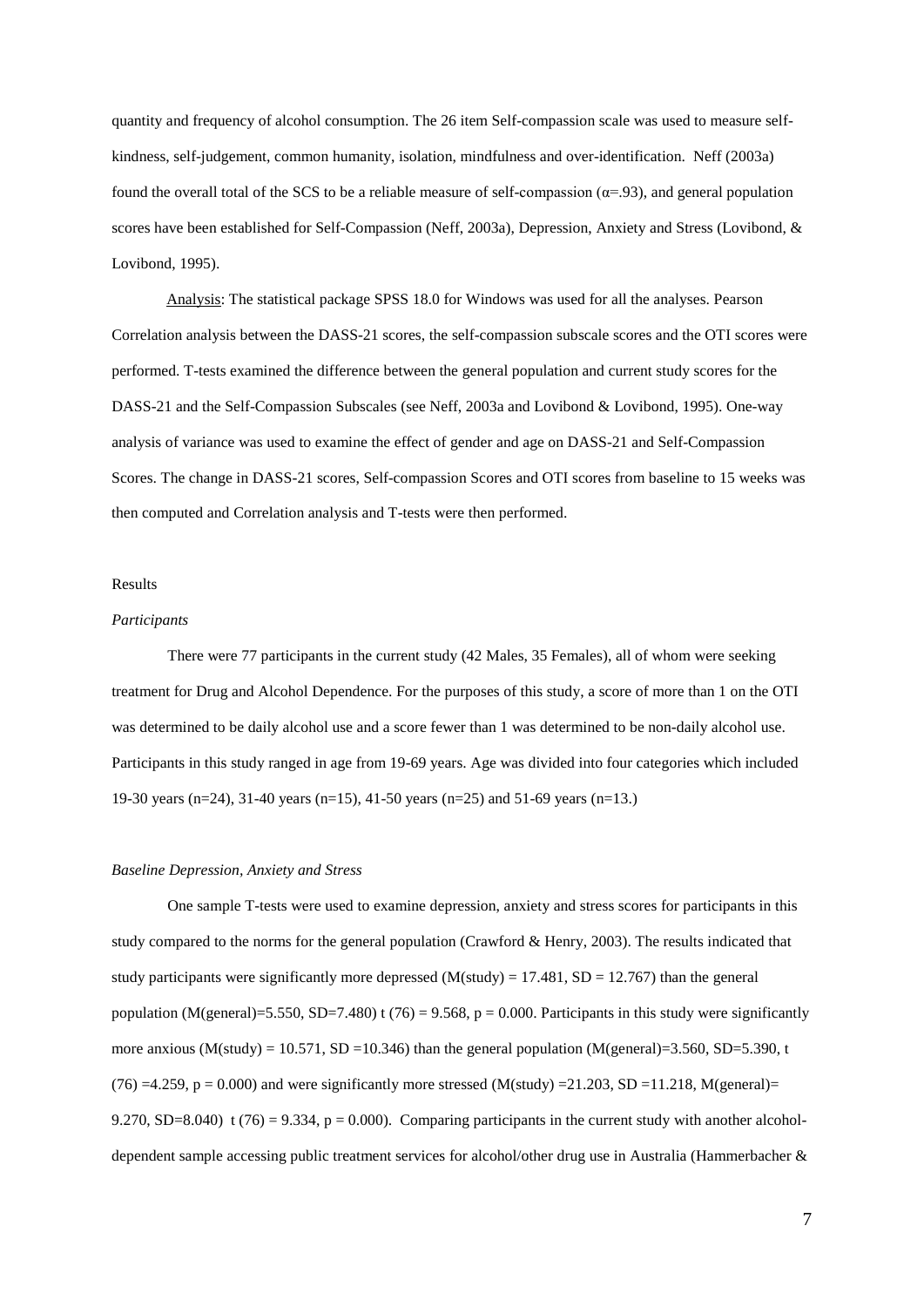Lyvers, 2005), our participants scored significantly higher on the depression (M(study) =17.481, SD =12.767,  $M(\text{general}) = 11.730, SD=10.560, t(76)=6.549, p = 0.000)$  and stress subscales of the DASS-21 (M(study)  $=$ 21.203, SD =11.218, M(general)= 12.830, SD=10.300, t(76)=6.549, p = 0.000). No significant differences were evidence between the two samples on the anxiety subscale.

A one-way ANOVA found that there was no significant effect of gender on depression, anxiety, stress scores at baseline. A one-way ANOVA found that there was a significant effect of age on baseline depression [F  $(3, 73) = 6.923$ , p= 0.000] but not on anxiety [F (3, 73) = 1.758, p= 0.163] or stress [F (3, 73) = 2.270, p=0.083], with Bonferroni posthoc analysis indicating that people aged 19-30 and 31-40 were significantly less depressed than those aged 41-50 and 51-69 years.

#### *Baseline Self – compassion*

One sample t-tests were used to examine the components of self-compassion for participants in this study with the norms for the general population (Neff, 2003a). The results indicated that study participants were significantly lower in their overall self-compassion score than the general population  $[(M(study) = 2.752, SD = 2$ .072, M(general)=18.25, SD=3.75), t (76) = -65.619, p = 0.000].

Participants in the present study were significantly higher in the negative subscales of self-compassion than the general population. This included over-identification  $[(M (study) = 3.451, SD = 1.101,$ M(general)=3.05, SD=.096), t (76) = 3.194, p = 0.002], isolation  $[(M (study)=3.286, SD=1.195,$  $M(\text{general})=3.01$ ,  $SD=.92$ , t (76) = 2.024, p=.046] and self- judgement  $(M(\text{study})=3.391, SD=1.012,$ M(general)=3.14, SD=.79, t (76) = 2.181, p= .032]. Additionally, participants were significantly lower in the positive subscales of mindfulness  $[(M(study) = 2.597, SD = .918, M(general) = 3.39, SD = .760)$  t  $(76) = -7.93, p =$ 0.000], common humanity  $[(M(study) = 2.529, SD = .957), M(general) = 2.99, SD = .790, t (76) = -4.224, p =$ 0.000] and self-kindness  $[(M (study) = 2.107, SD = .848, M(general) = 3.05, SD = .750, t (76) = -9.767, p =$ 0.000] than the general population.

A one-way ANOVA found that there was not a significant effect of gender on any of the subscales of self-compassion. A one-way ANOVA found that there was a not a significant effect of age on self-kindness [F  $(3, 61) = 1$ . .717, p= .171, common humanity [F  $(3, 73) = 1.417$ , p= .245], isolation [F  $(3, 73) = 1.077$ , p= .364], mindfulness  $[F (3, 73) = 1.551$ , p= .209] and over-identification  $[F (3, 73) = 2.452$ , p= .070]. The grand average of self-compassion was found not to be affected by age  $[F(3, 73) = 1.504, p = .221]$ . However, age was found to have a significant effect on self-judgement [F  $(1, 63) = 2.829$ , p= .044], with Bonferroni posthoc analysis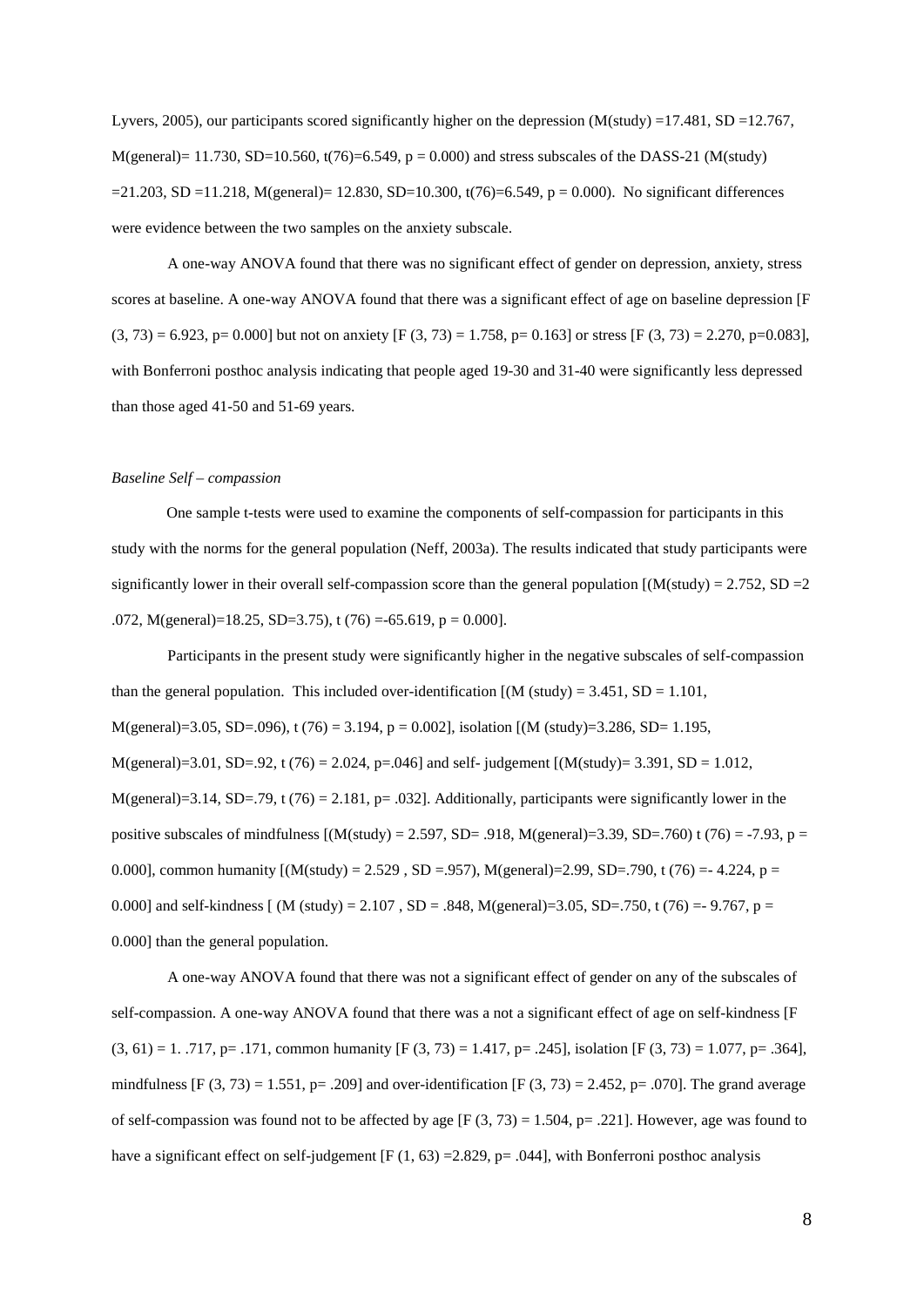indicating a trend for participants aged 19-30 and 31-40 to score significantly lower on self-judgement than their older counterparts.

A one-way ANOVA found that there was a significant effect of alcohol use (daily/ non-daily) on selfjudgement [F (1, 75) = 6.072, p= .015], isolation [F (1, 75) = 4.079, p= .047 and over-identification [F (1, 75) = 6.549, p= .013], indicating that daily users of alcohol reported significantly lower scores on these negative subscales of self-compassion than did their non-drinking counterparts. There was no significant relationship found between alcohol use (daily/non-daily) and self-kindness [F (1, 75) = 1.456, p= .231], common humanity,  $[F (1, 75) = 0.000, p = .998]$ , mindfulness  $[F (1, 75) = .201, p = .655]$  and the grand average of self-compassion  $[F (1, 75) = 1.442, p = .234].$ 

#### *Depression, Anxiety, Stress, Self-compassion and Alcohol use*

Pearson correlations were used to examine the association between depression, anxiety, stress, alcohol consumption and the subscales of self-compassion. Depression was significantly positively related to selfkindness, self-judgement, isolation and over identification (see Table 1), indicating that higher depression scores were significantly associated with higher scores on these subscales of self-compassion. Anxiety was also significantly positively correlated with self-kindness, self-judgement, over- identification, isolation, mindfulness and common humanity, as was Stress with self-judgement, isolation, and over-identification (see Table 1). There was a significant negative correlation between anxiety and the overall score for self-compassion. No significant correlations were found between any of the subscales of self-compassion and alcohol consumption (OTI q scores).

Insert Table 1 about here

#### *15 week post-baseline self-compassion scores*

One sample t-tests were used to examine 15 week post-baseline self-compassion scores compared to the norms for the general population. The results indicated that in the present study, participants remained significantly lower in their overall self-compassion score than the general population at our follow-up assessment  $[(M(study) = 2.747, SD = 0.513, M(general) = 18.25, SD = 3.750), t (52) = -220.159, p = 0.000].$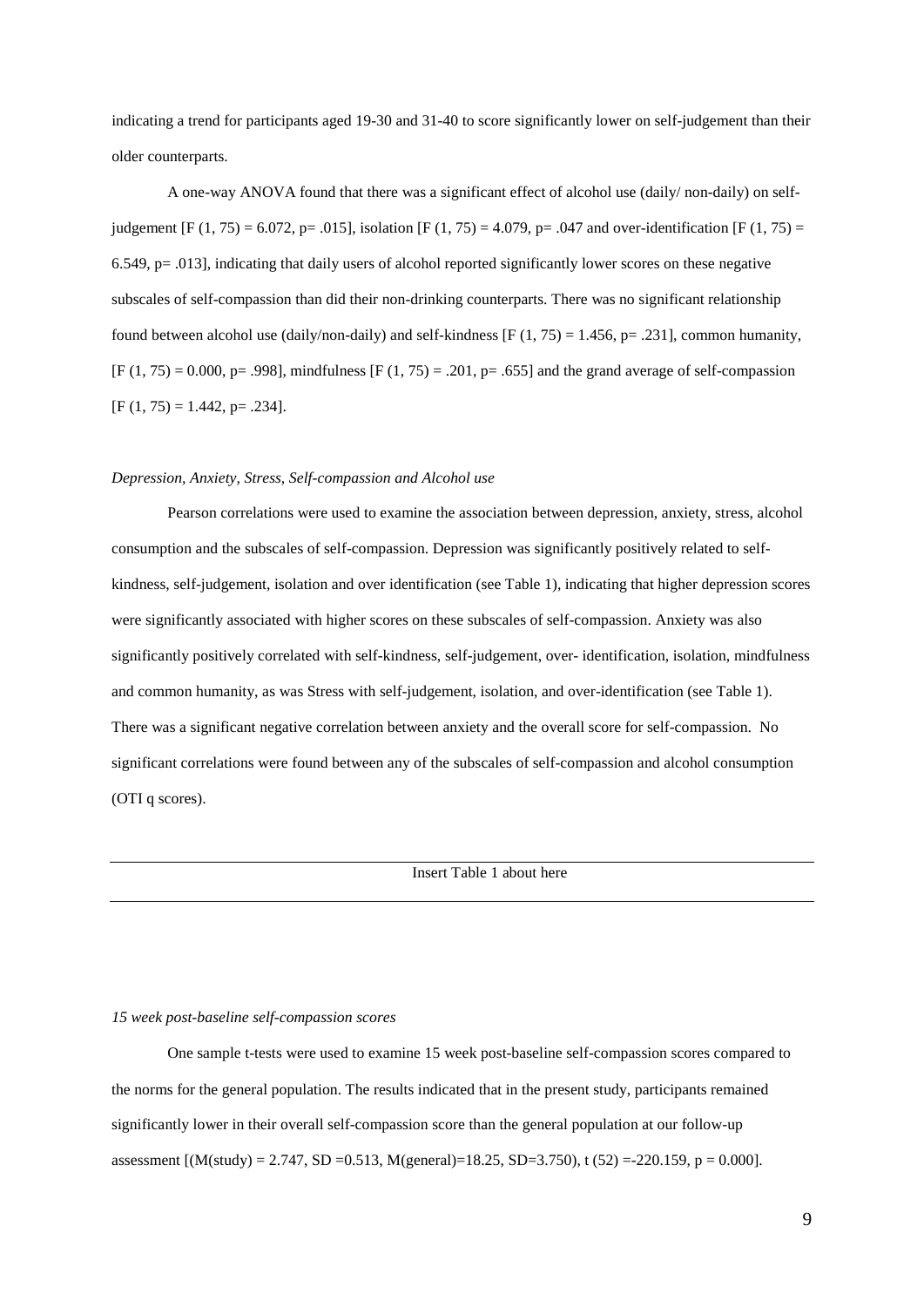Participants in the present study were significantly higher in over-identification  $[(M(study) = 3.311, SD]$  $= 0.940$ ), t (52) = 2.024, p = 0.048] than the general population (M(general)=3.05, SD=0.096) and significantly lower in mindfulness  $[(M(study) = 2.893, SD = 0.720, M(general)=3.39, SD = 0.760), t (52) = -5.024, p = 0.000],$ common humanity  $[(M(study) = 2.682, SD = 0.917, M(general) = 2.99, SD = 0.790), t (52) = -2.443 p = 0.018]$  and self-kindness  $[(M(study) = 2.355, SD = 0.747, M(general) = 3.050, SD = 0.750), t (52) = -6.777, p = 0.000].$  In contrast to the baseline results, no significant differences were found between the study and general populations at 15 week post-baseline assessment for the subscales of isolation [(M(study)=3.135, SD= 1.022,  $M(\text{general})=3.010, SD=0.920$ , t (52) = 0.889, p=0.378] and self-judgement  $(M(\text{study})=3.004, SD=0.927,$  $M(\text{general})=3.140, SD=0.790), t(52) = -1.070, p=0.290$ .

#### *15 week post-baseline Depression, Anxiety and Stress*

One sample t-tests were used to examine 15 week post-baseline depression, anxiety and stress scores compared to the general population. The results indicated that participants remained significantly higher in depression than the general population  $[(M(study) = 11.226, SD = 0.9.768, M(general) = 5.55, SD = 7.48), t (52)$  $=5.714$ , p = 0.000], as they did for stress  $[(M(study) = 14.528, SD = 9.217, M(general) = 9.27, SD = 8.04), t (52)$  $=4.153$ , p = 0.000]. Study participants were not significantly different in anxiety  $(M(study) = 8.076$ , SD  $=9.372$ , M(general)=3.56, SD=5.39), t (52) 1.962, p = 0.055]. In addition, there were no significant differences between the current study participants and those in the Hammerbacher and Lyvers (2005) study of Australian alcohol-dependent treatment clients on depression, anxiety and stress scores at 15 weeks post-baseline.

### *Changes in depression, anxiety, stress, alcohol use and self-compassion between baseline and 15 week postbaseline assessments*

A paired sample t-test was used to examine the difference between the baseline and 15 week postbaseline scores on depression, anxiety, stress, alcohol use and the subscales of self-compassion. There was a significant difference found between the baseline and 15 week scores for depression, anxiety, stress and alcohol use, indicating improvement in each of these variables at follow-up assessment (see Table 2). There was also a significant improvement between the baseline and 15 weeks scores for self-compassion subscales of selfjudgement and overall self-compassion (see Table 2).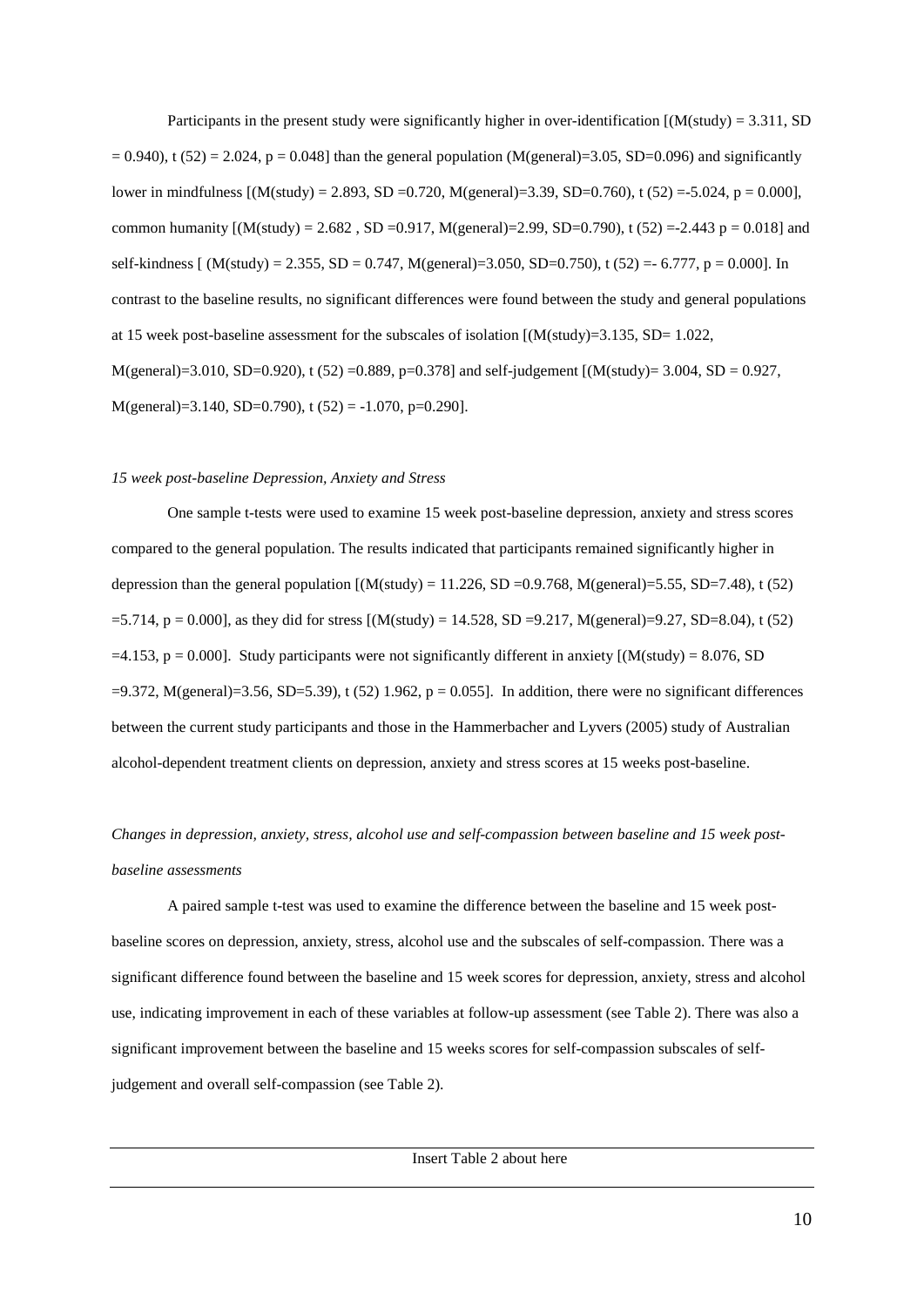Pearson correlations were performed to examine whether changes in the self-compassion subscales were associated with changes in depression, anxiety, stress and alcohol. To facilitate this, change scores were calculated by determining the difference for each of these variables between baseline and 15 weeks. The results showed that an improvement in depression was significantly associated with a reduction in self-kindness (Pearson's r=0.423, p=0.002), self-judgement (Pearson's r=0.405, p=0.003), mindfulness (Pearson's r=0.302,  $p=0.031$ ), isolation (Pearson's  $r=0.339$ ,  $p=0.015$ ), anxiety (Pearson's  $r=0.684$ ,  $p=0.000$ ) and stress (Pearson's  $r=0.749$ ,  $p=0.000$ ).

An improvement in anxiety was significantly associated with a reduction in self-kindness (Pearson's r=0.536, p=0.000), self-judgement (Pearson's r=0.335, p=0.016), common humanity (Pearson's r=0.390, p=0.005), mindfulness (Pearson's r=0.331, p=0.018), isolation (Pearson's r=0.311, p=0.027), stress (Pearson's  $r=0.660$ ,  $p=0.000$ ), and alcohol consumption (Pearson's  $r=0.333$ ,  $p=0.017$ ). Reductions in stress were significantly associated with reductions in self-kindness (Pearson's r=0.320, p=0.022), self-judgement (Pearson's r=0.386, p=0.005), and isolation (Pearson's r=0.308, p=0.028). Reductions in alcohol use between baseline and 15 week follow-up were correlated with improvements in self-kindness (Pearson's r=0.360,  $p=0.010$ ) and isolation (Pearson's r=0.480, p=0.000).

### Discussion

This study is among the first to examine the self-compassion of people with alcohol dependence, who were currently using alcohol at hazardous levels and who, for the most part, were also experiencing depression and anxiety at higher levels than the general population, and depression and stress levels at higher levels than another Australian study of alcohol-dependent treatment clients.

There has been limited published research comparing the sub-scales of self-compassion among alcohol dependent populations with that of the general population (Rendon, 2009). The results indicated that the participants in this study were significantly lower in mindfulness, common humanity and self-kindness than what would be expected in the general population. Participants were also significantly higher in overidentification, perceived isolation and self-judgement than the norms for general population.

A previous study by Neff (2003a) found that self- compassion was inversely related to depression and anxiety. Supporting Neff's (2003a) findings, the results from the present study indicate there is a significant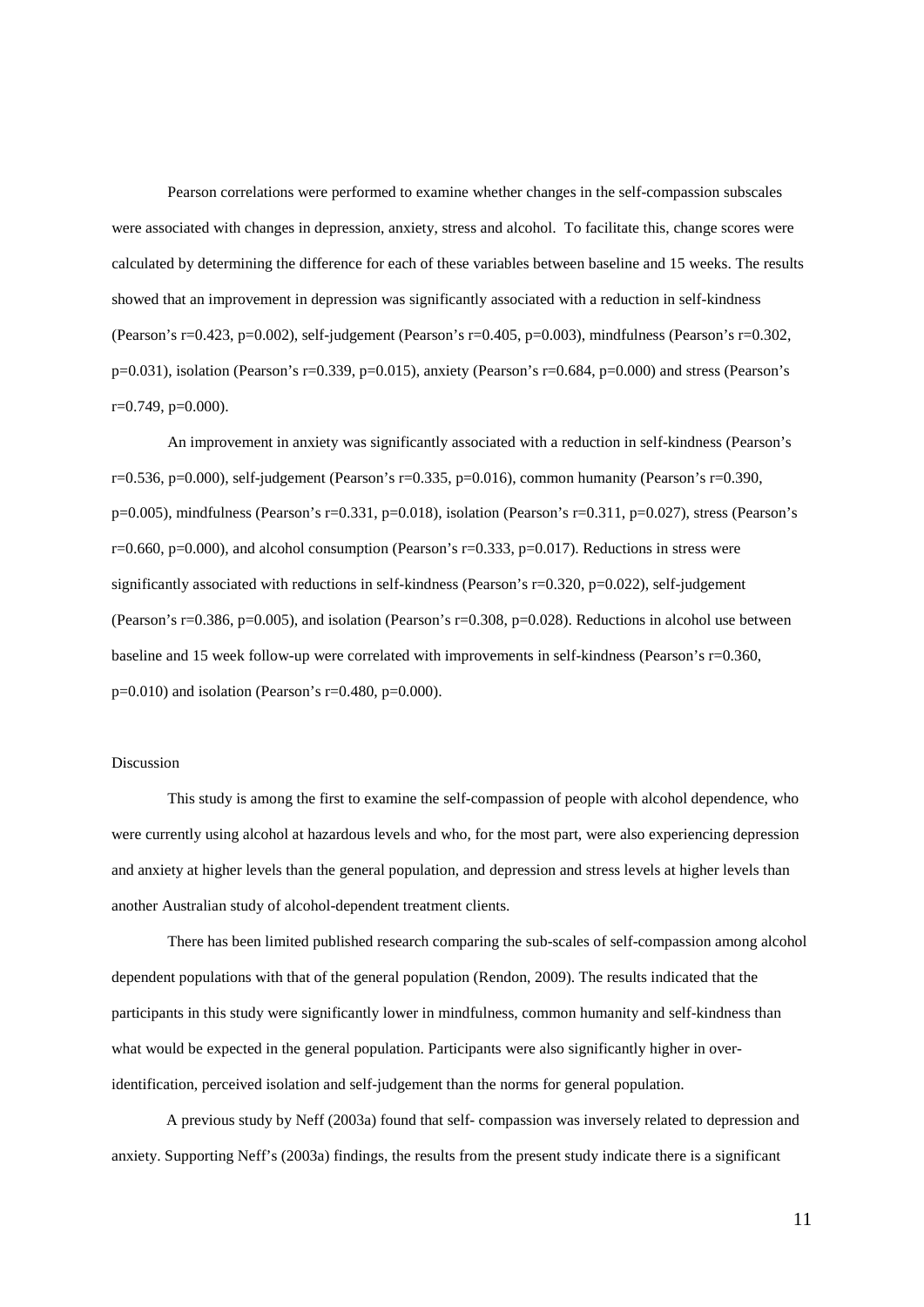associated between higher levels of anxiety, and higher levels of self-judgement, perceived isolation and overidentification. However, contrary to prediction, we found a significant positive relationship between anxiety, self-kindness, mindfulness, and common humanity at baseline. The nature of this relationship is unclear, and may be confounded by the participant's relationship to alcohol, with use attributed to reasons that often include avoidance of rumination, to cope with stress and anxiety and to self-medicate against everyday problematic thoughts and feelings. These results are worthy of further exploration to determine the nature of the relationship between anxiety reported by alcohol-dependent treatment seekers and self-compassion.

An inverse relationship was found between depression and the overall score for self-compassion but this was not found to be significant. When examining the sub-scales of self-compassion and depression, those participants who reported greater symptoms of depression, also reported feeling more isolated, judged themselves more harshly, and felt more responsible for negative consequences, but, counter to hypotheses, were kinder to themselves. Again, it may be that the use of alcohol to self-medicate these key symptoms of depression may have been interpreted by participants as an act of kindness towards themselves, albeit that they seem to have felt guilt and shame about resorting to alcohol use for this purpose.

Stress was found to be significantly negatively correlated to the overall score for self-compassion (e.g. the higher the level of stress reported by the individual, the lower the self-compassion). Stressed individuals judged themselves more harshly, felt more isolated from others and felt overly responsible for negative events that occurred in their lives.

When used as a continuous variable, alcohol consumption in the month prior to baseline was not significantly correlated with overall self-compassion or any of its subscales. However, when alcohol use was dichotomized into daily/non-daily consumption, oneway ANOVA revealed a significant relationship between the self-judgement, perceived isolation and over-identification subscales of self-compassion and daily alcohol use. That is, participants who drank alcohol on daily basis reported lower feelings of isolation, lower tendencies towards self-judgement and over-identification than non –daily users, possibly again due to the reasons for use of alcohol commonly reported by alcohol-dependent treatment seekers. The difference in results for alcohol use on a continuum versus the classification of alcohol use as daily/non-daily is interesting to consider. The distinction between daily and non-daily drinking is a significant one to make, as it generally represents the point at which people drink in excess of recommended guidelines for non-hazardous consumption of alcohol. All participants in the study met criteria for alcohol dependence for the prior 12 month period, irrespective of whether they were current daily drinkers, indicating that their alcohol consumption was affecting several areas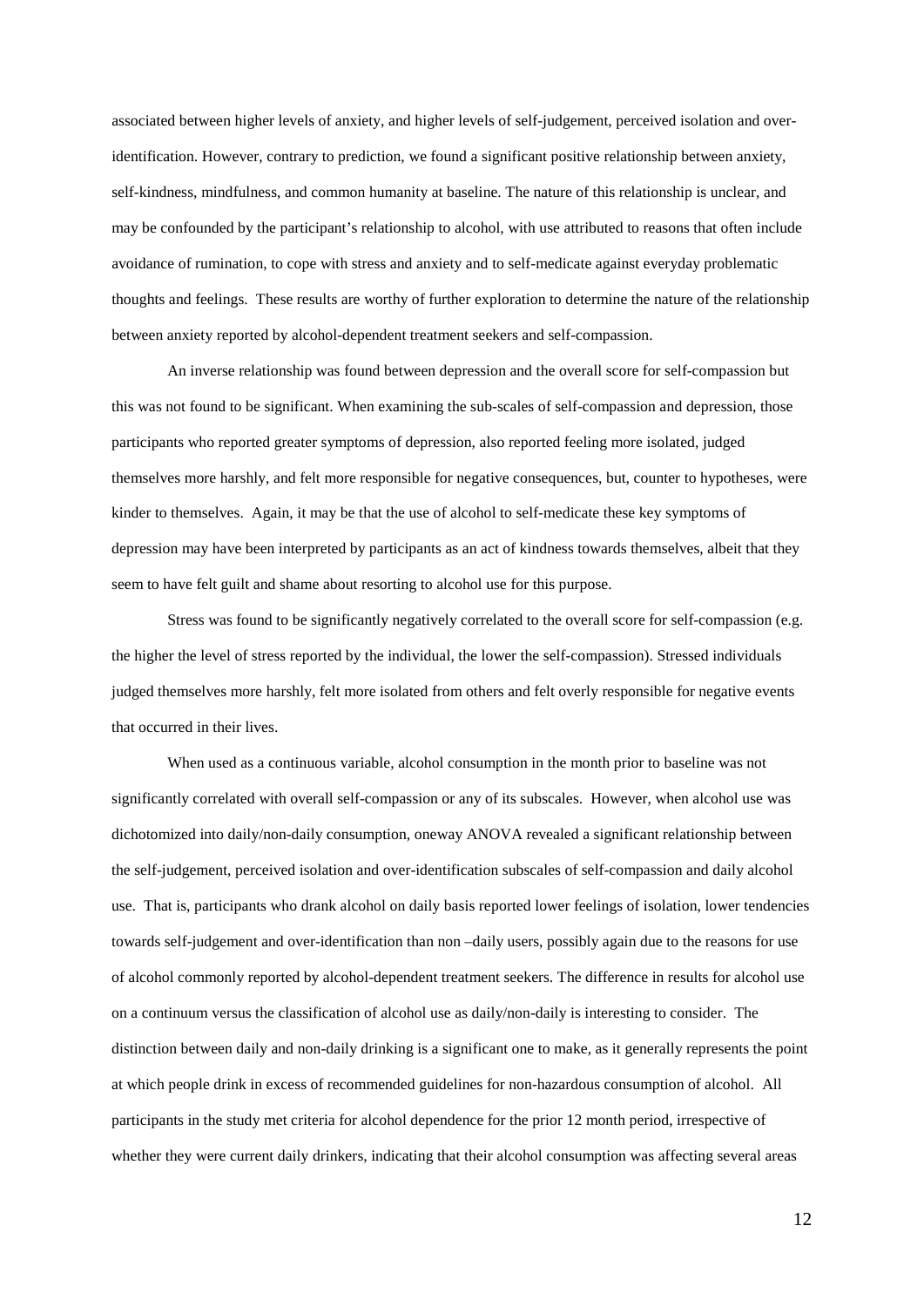of functioning in their daily lives. The observation that for some, daily use of alcohol (which is in excess of recommended guidelines) persisted despite these problems suggests an additional level of severity of alcohol use may have existed these participants, perhaps with additional cognitive distortions around the role of alcohol in social situations, and as a means of numbing the person to the true nature of the problems caused by continued drinking.

Additionally, Neff, Kirkpatrick & Rude (2007) found that when self-compassion is increased, anxiety and depression is reduced, thereby suggesting that there is a relationship between self-compassion, anxiety and depression. While the finding from the relationship between the overall score for self-compassion and anxiety and depression do not appear to support this suggestion in the current study, further examination of the relationship between depression, anxiety and the components of self-compassion among alcohol-dependent individuals may provide a better understanding of these relationships.

In general, the study results indicated that participants had made some improvements in selfcompassion in the time between baseline and 15-week follow-up assessment, with participants reporting selfcompassion scores closer to the general community norms on some subscales at post-baseline assessment. For example, after 15 weeks of treatment, participants in the present study were still significantly lower in selfcompassion, mindfulness, common humanity and self-kindness than the general population and significantly higher on over-identification. However, self-judgement and isolation were not significantly different from the scores obtained from the general population in other research (Neff, 2003). Considering that self-judgement was related to alcohol consumption at baseline, efforts to reduce a person's problematic alcohol consumption, particularly via the use of meditative practice, incorporating mindfulness-based approaches, could be a powerful combination in promoting positive self-judgements, and perhaps more enduring change.

Taken together, these results indicate that participants in this study reported a significant increase in self-compassion, mindfulness, common humanity and self-kindness between baseline and 15-week follow-up and involvement in treatment with a Drug and Alcohol Clinical Service. Additionally, there was a significant decrease in self-judgement, isolation and over-identification. The reduction in self-judgement and isolation was such that at the 15 week follow-up stage, participant scores for these subscales were equivalent to what other research has suggested is representative of the general population.

We further sought to examine the relationship between changes in self-compassion and concomitant changes in depression, anxiety, stress and alcohol use at follow-up. As indicated previously, overall selfcompassion significantly increased from baseline to 15 weeks into treatment. Additionally, there was a

13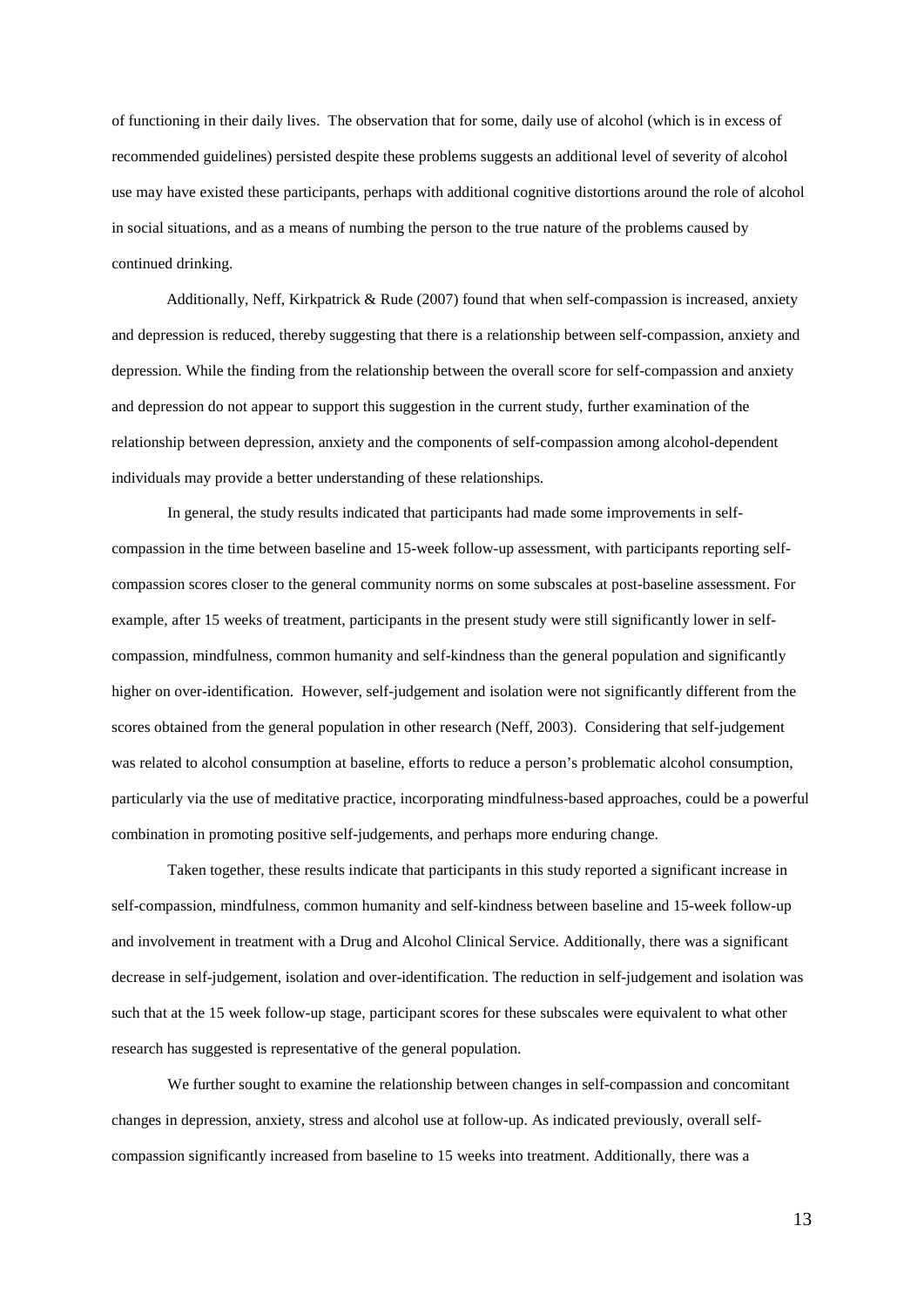significant improvement in the results for all the self-compassion subscales; an increase in mindfulness, common humanity, self-kindness and a decrease in over identification, self-judgment and isolation.

Over the same time period, there was a significant reduction in the alcohol consumption and this was significantly correlated with improvements in self-compassion. This is consistent with the findings of Rendon (2007), the only other study examining self-compassion and alcohol use. Rendon (2007) found a relationship between self-compassion and alcohol use with improvements in self-compassion being associated with a reduction in stress, anxiety, depression, tension and painful affective states which leads to a reduction in drinking behavior. Neff (2003) concluded that individuals who are self-compassionate are less likely to cope by using drugs or alcohol. Therefore, it may be that as participant's self-compassion increased, their use of alcohol decreased. In support of results found from other research, improvements in self-compassion in this study were associated with a reduction in depressive symptomology (Raes, 2011) anxiety, and stress (Neff, 2003a).

The change in depression was found to be significantly associated with self-kindness, self-judgment, mindfulness and isolation. This is consistent with the findings of Van Dam, Sheppard, Forsyth & Earlywine (2010) who found that self-judgement, self-kindness, mindfulness and isolation subscales were significantly positively correlated to depression.

Reductions in anxiety was found to be significantly associated with self- kindness, self-judgment, common humanity, mindfulness and isolation. Other research has found similar results, with anxiety being significantly positively correlated to isolation and self-judgement (Van Dam, Sheppard, Forsyth & Earlywine, 2010).

The change in participant's stress was found to be significantly associated with self- kindness, selfjudgment, isolation and the number of sessions in which meditative practice (which may have incorporated mindfulness-based approaches) was used by clinicians. These results provide support for the notion that significant increases in participant's overall self-compassion, self-kindness, mindfulness and common humanity can be observed in people with alcohol dependence over a 3-month treatment period. This group also reported significant improvements in self-judgment, over-identification, isolation, depression, anxiety, stress and alcohol use between baseline and 15 weeks into treatment.

There were a number of limitations associated with the present study, which need to be considered when examining the results discussed in this paper. Firstly, and most significantly, this study was part of a larger, naturalistic research study. We were not able to purposively select a study sample to receive a targeted intervention, nor were we able to accurately determine the content, length and quality of psychosocial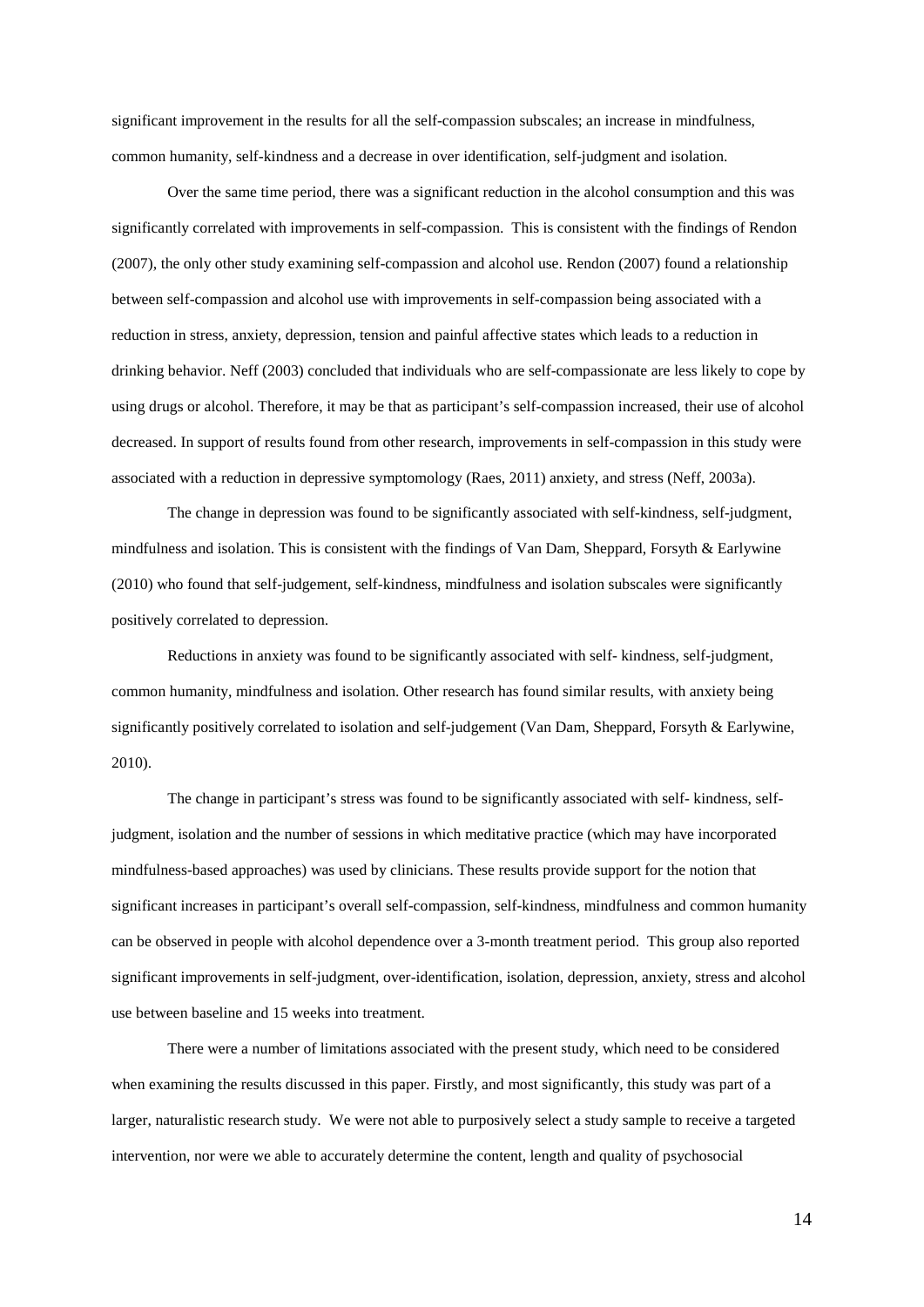interventions delivered to study participants. A significant limitation was that there were no treatment integrity checks possible for the current study and treatment sessions were not audio or video taped. Therefore, replication of this study is difficult. Having said this, however, the Drug and Alcohol Clinical Service provides standard evidence-based treatments to people with alcohol/other drug use problems in an outpatient setting. Future studies should focus on the effectiveness of a structured mindfulness intervention in increasing selfcompassion and in the treatment of depression, anxiety, stress and alcohol use disorders in both a clinical population and a non-clinical population, using both an active treatment and control (treatment as usual, or no treatment).

Other limitations related to sample size considerations, particularly in comparing participants on different characteristics. For example, participant data was separated according to those individuals who used alcohol and those who did not. However, these groups were uneven in number with only 11 participants reporting no alcohol use and 60 participants indicating that they used alcohol. This study also did not examine temporal relationships between self-compassion and depression, anxiety, stress and alcohol consumption. Future research focusing on the antecedent of these relationships would be beneficial in determining the most effective treatment intervention and the timing of the intervention to improve self-compassion, to improve coping strategies when faced with stressful situations and reduce the risk of the development of an alcohol dependence disorder.

Despite these limitations, this study has provided important preliminary evidence for the relationship between self-compassion, depression, anxiety, stress and alcohol consumption among people with alcohol dependence.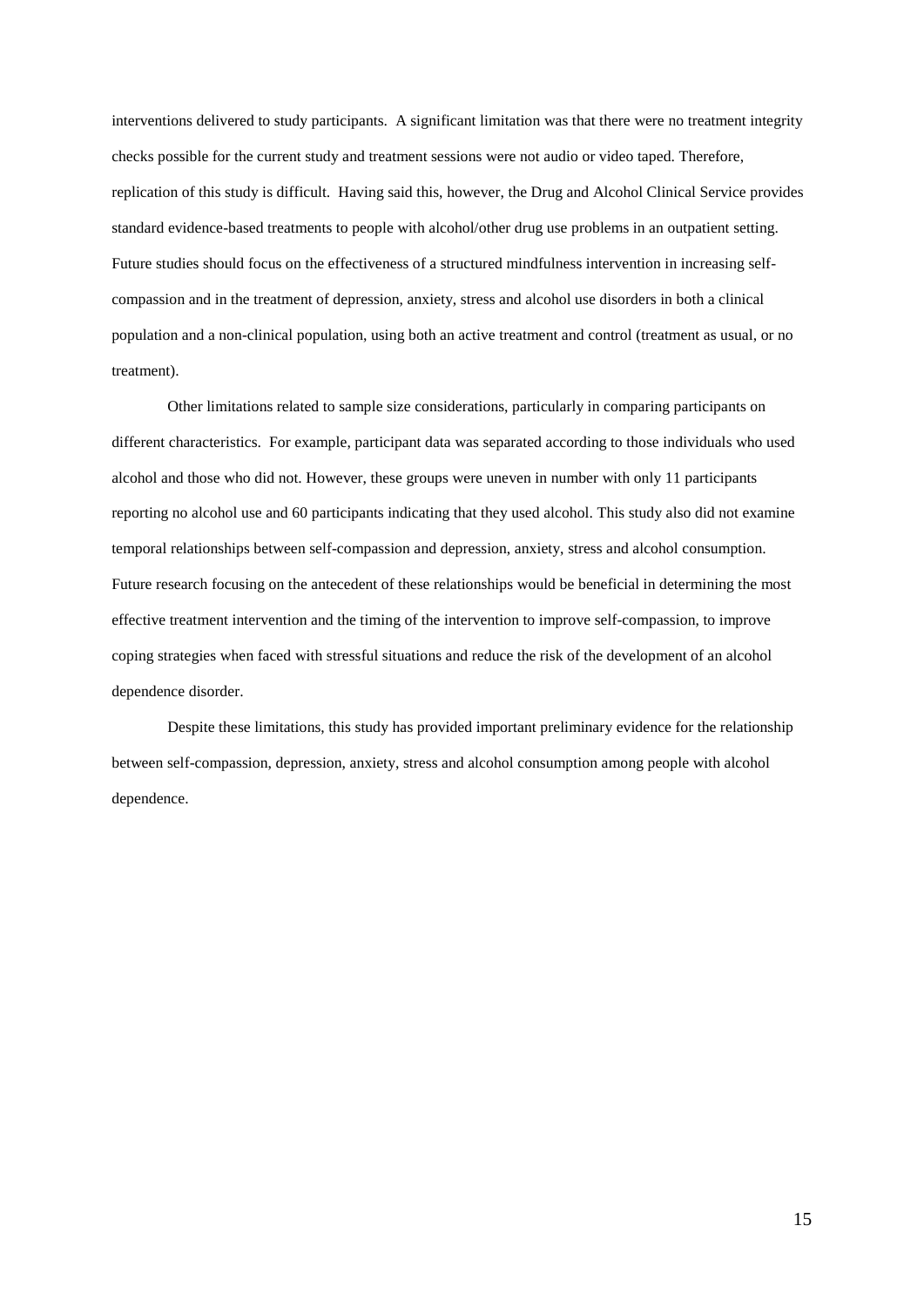- ABS. (2006). National health survey: summary of results (No. Cat. No. 4364.0). Canberra, Australia: Australian Bureau of Statistics.
- AIHW. (2005a). 2004 National Drug Strategy Household Survey: First Results. Canberra, Australia: AIHW.
- Almeida-Filho, N., Lessa, I., Magalhaes, L., Araujo, M. J., Aquino, E., & Mari, J. (2007). Co-occurrence patterns of anxiety, depression and alcohol use disorders. European Archive of Psychiatry and Clinical Neuroscience, 257(7), 423-431.
- Baumeister, R. F. (1993). Self-esteem: The puzzle of low self-regard, New York, US: Plenum Press; US.
- Beck, A. T., Rush, A. J., Shaw, B.F., & Emery, G. (1979). Cognitive Theory of Depression. New York: Guilford Press.
- Birnie, K., Speca, M., & Carlson, L. E. (2010). Exploring self-compassion and empathy in the context of Mindfulness-based stress reduction (MBSR). Stress and Health, 26, 359–371.
- Bolton, J., Cox, B., Clara, I., & Sareen, J. (2006).Use of alcohol and drugs to self-medicate anxiety disorders in a nationally representative sample. Journal of Nervous and Mental Disease, 194(11), 818-825.
- Bowen, S., Chawla, N., Collins, S. E., Witkiewitz, K., Hsu, S., Grow, J., Clifasefi, S., Garner, M., Douglass, A., Larimer, M. E., &Marlatt, A. (2009). Mindfulness-based relapse prevention for substance use disorders: a pilot efficacy trial. Substance Abuse, 30(4), 295-305.
- Bowen, S., Witkiewitz, K., Dillworth, T. M., & Marlatt, G. A. (2007).The role of thought suppression in the relationship between mindfulness meditation and alcohol use. Addictive Behaviours, 32, 2324-2328.
- Bushman, B.J., & Baumeister, R.F. (1998). Threatened egotism, narcissism, self-esteem, and direct and displaced aggression: Does self- love or self-hate lead to violence? Journal of Personality and Social Psychology, 75, 219-229.
- Cash, M., & Whittingham, K. (2010). What facets of mindfulness contribute to psychological well-being and depressive, anxious and stress related symptomology? Mindfulness, 1, 177-182.
- Chaudhury, S., Prakash, J., Walia, T. S., Seby, K., Sukumaran, S., & Kumari, D. (2010).Psychological distress in alcohol dependence syndrome. Journal of Projective Psychology & Mental Health, 17(1), 38-44.
- Corbin, W. R., McNair, L. D., & Carter, J (1996). Self-Esteem and Problem Drinking Among Male and Female College Students. Journal of Alcohol and Drug Education, 42(1), 1-14.
- Crocker, J., & Park, L. E. (2004).The costly pursuit of self-esteem. Psychological Bulletin, 130, 392–414.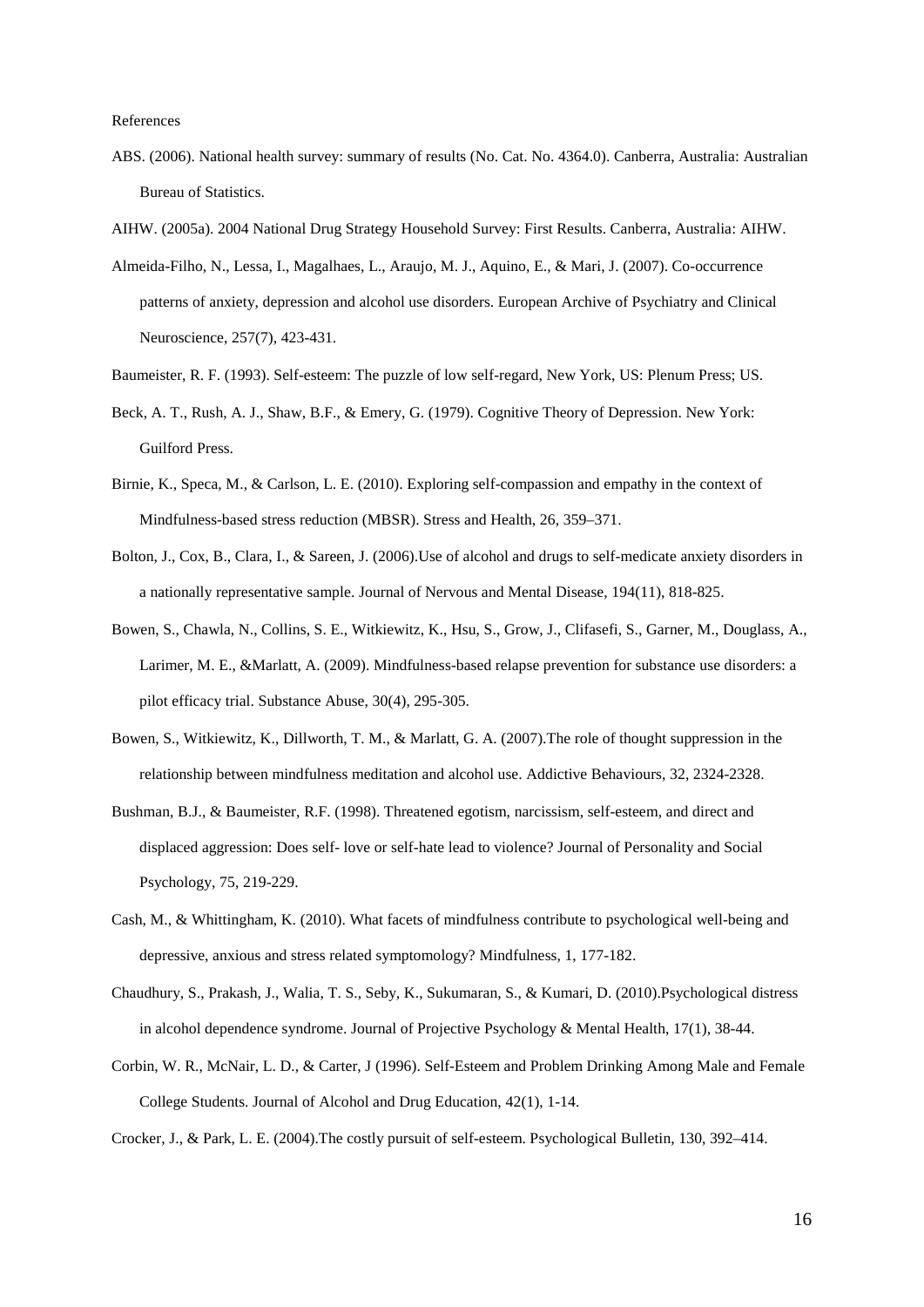- Darke, S., Ward, J., Hall, W., Heather, N. & Wodak, A (1991). The opiate treatment index (OTI) manual, National Drug and Alcohol Reseach Centre, 1-66.
- Davis, L. W., Strassburger, A. M., & Brown, L. F. (2007). An intervention for anxiety in schizophrenia. Journal of Psychosocial Nursing, 45(11), 23-29.
- Dawson, D. A., Grant, B. F., & Ruan, W. J. (2005). The association between stress and drinking: modifying effects of gender and vulnerability, Alcohol and Alcoholism, 40(5), 453-460
- DeSimone, A., Murray, P., & Lester, D. (1994). Alcohol Use, Self-Esteem, Depression, and Suicidality in High School Students. Adolescence, 29(116), 939-942.
- Forsyth, J. P., & Eifert, G. H. (2008).The mindfulness and acceptance workbook for anxiety: A guide to breaking free from anxiety, phobias, and worry with acceptance and commitment therapy. New Harbinger: Oakland, CA.
- George, D. T., Nutt, D. J., Dwyer, B. A., & Linnoila, M. (2007). Alcoholism and panic disorder: is the comorbidity more than coincidence? Acta Psychiatrica Scandinavica, 81 (2), 97-107.
- Germer, C. K. (2009).The mindful path to self-compassion: Freeing yourself from destructive thoughts and emotions. Hove: Routledge.
- Gilbert, P. (2005). Compassion and cruelty. In P. Gilbert (Ed.), Compassion: Conceptualizations, research and use in psychotherapy. New York: Routledge.
- Gilbert, P. (2009). Introducing compassion-focused therapy. Advances in Psychiatric Treatment, 15, 199-208.
- Hayes, S. C., Strosahl, K. D., & Wilson, K. G. (1999). Acceptance and Commitment Therapy: An experiential Approach to Behaviour Change, New York: Guilford Press
- Hammerbacher, M. & Lyvers, M. (2005). Factors associated with relapse among clients in Australian substance disorder treatment facilities. Human and Social Sciences Papers, http://epublications.bond.edu.au/hss\_pubs/4
- Henry, J. D. & Crawford, J. R. (2005). The short-form version of the Depression Anxiety Stress Scales (DASS-21): Construct validity and normative data in a large non-clinical sample, British Journal of Clinical Psychology, 44 (2), 227-239.
- Kabat-Zinn, J. (1990). Full catastrophe living: The program of the Stress-Reduction Clinic at the University of Massachusetts Medical Centre. New York: Delta.
- Kabat-Zinn, J. (1994). Wherever you go, there you are: Mindfulness meditation in everyday life. New York: Hyperion.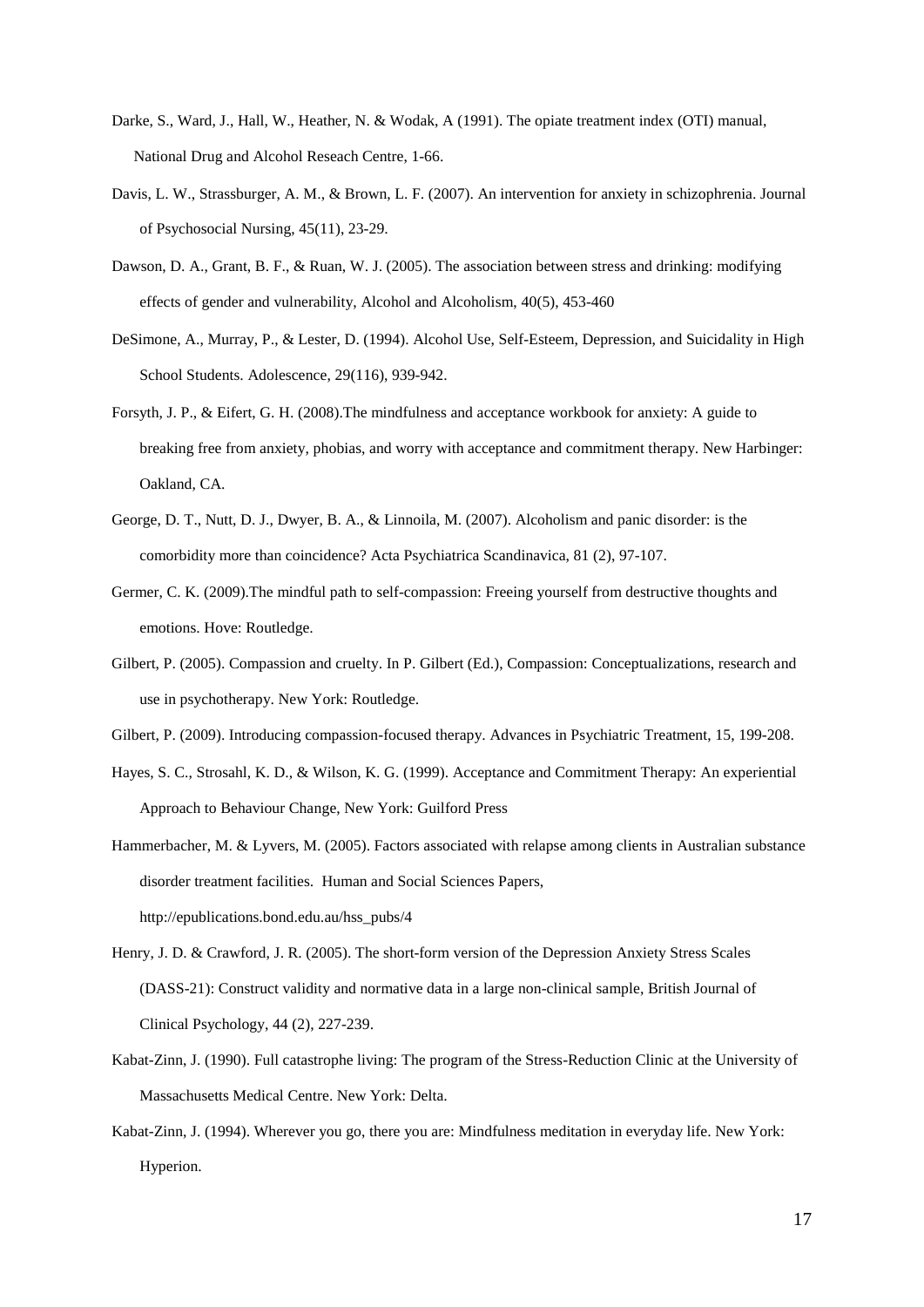- Kelly, A. C., Zuroff, D. C., & Foa, C. L. (2010). Who benefits from training in self-compassionate selfregulation? A study of smoking reduction. Journal of Social and Clinical Psychology, 29(7), 727-755.
- Kernis, M. H., Cornell, D. P., Sun, C.R., Berry, A., & Harlow, T. (1993). There's more to self-esteem than whether it is high or low: the importance of stability of self-esteem. Journal of Personality and Social Psychology, 65(6):1190-20.
- Khantzian, E.J. (2003). The Self-Medication hypothesis revisited: The dually diagnosed patient. Primary Psychiatry, 10(9), 47-54.
- Kushner M. G., Abrams, K., & Borchardt C. (2000). The relationship between anxiety disorders and alcohol use disorders: a review of major perspectives and findings. Clinical Psychology Review, 20(2), 149–171.
- Kushner, M., G., Shar, K., & Bietman, B (1990). The relation between alcohol problems and anxiety disorders, American Journal of Psychiatry, 147, 685-695.
- Kuyken, W., Watkins, E., Holden, E., White, K., Taylor, R. S., Byford, S., Evans, A., Radford, S., Teasdale, J. D., & Dalgleish, T. (2010). How does mindfulness-based cognitive therapy work? Behaviour Research and Therapy, 48, 1105-1112.
- Lloyd, D. A., & Turner, R. J. (2008). Cumulative lifetime adversities and alcohol dependence in adolescence and young adulthood. Drug and Alcohol Dependence, 93(3), 217-226.
- Lovibond, S.H. & Lovibond, P.F. (1995). Manual for the Depression Anxiety Stress Scales. (2nd. Ed.) Sydney: Psychology Foundation, (2nd. Ed.) Sydney: Psychology Foundation.
- Munford, M. B. (1994). Relationship of Gender, Self-Esteem, Social Class, and Racial Identity to Depression in Blacks, Journal of Black Psychology, 20(2), 157-174.
- Moeller, S.J., & Crocker, J. (2009). Drinking and desired self-images: Path of self-image goals, coping motives, heavy episodic drinking, and alcohol problem, Psychology of Addictive Behaviour, 23(2), 334-340.
- Neff, K.D. (2003a). The development of a scale to measure self-compassion. Self and Identity, 2, 223-250.
- Neff, K.D. (2003b). Self-compassion: An alternative conceptualization of a healthy attitude toward oneself. Self and Identity, 2, 85-102.
- Neff, K.D. (2004). Self-Compassion and Psychological Well-Being. Constructivism in the Human Sciences, 9(2), 27-37.
- Neff, K. D. (2011). Self-compassion, Self-esteem, and Well-being. Social and Personality Psychology Compass, 5(1), 1-12.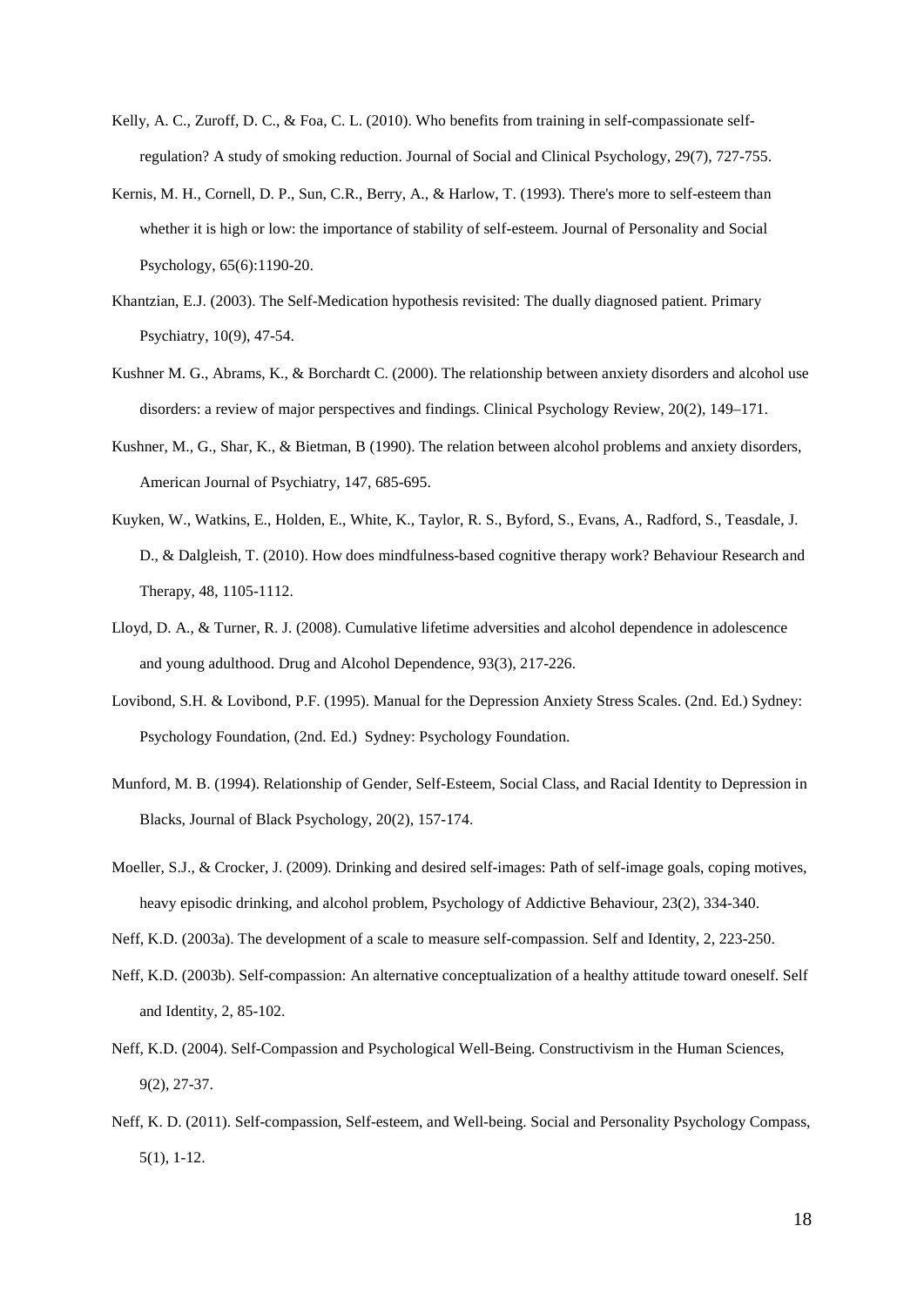- Neff, K.D., Kirkpatrick, K.L, & Rude, S.S. (2007).The link between self-compassion and adaptive psychological functioning. Journal of Research in Personality, 41(1), 139-154.
- Neff, K. D., Rude, S. S., & Kirkpatrick, K. (2007).An examination of self-compassion in relation to positive psychological functioning and personality traits. Journal of Research in Personality, 41, 139–154.
- NSCCH (2008). Northern Sydney Central Coast Health Clinical Services Strategic Plan: Shaping the Future of Acute Hospital Services, July 2008. NSW Health. Available at: <http://www.nscchealth.nsw.gov.au/clinicalservicesplan/ServicesPlan/>
- Raes, F (2011). The effect of self-compassion on the development of depression symptoms in a non-clinical sample, Mindfulness, 2, 33-36.
- Rendon, K. P. (2007). Understanding alcohol use in college students: A study of mindfulness, self-compassion
- and psychological symptoms. Unpublished doctoral dissertation, University of Texas at Austin, TX, USA.
- Robinson, J., Sareen, J., Cox, B. J., & Bolton, J. (2009). Self-medication of anxiety disorders with alcohol and drugs: results from a nationally representative sample. Journal of Anxiety Disorders, 23(1), 38-45.
- Robinson, J. A., Sareen, J., Cox, B. J., & Bolton, J. M. (2009). Correlated of Self-medication for anxiety disorders: results from the national epidemiologic survey on alcohol and related conditions. The Journal of Nervous and Mental Disease, 197(12), 873-878.
- Samokhvalov, A. V., Popova, S., Room, R., Ramonas, M., & Rehm, J. (2010). Disability associated with alcohol abuse and dependence. Alcoholism: Clinical and Experimental Research, 34(11), 1871-1878.
- Sartor, C. E., Lynskey, M. T., Heath, A. C., Jacob, T. , & True, W. (2006).The role of childhood risk factors in initiation of alcohol use and progression to alcohol dependence. Addiction, 102(2), 216-225.
- Suh, J. J., Ruffins, S., Robins, C. E., Albanese, M. J., &Khantzian, E. J. (2008), Self-medication hypothesis: counting affective experience and drug choice. Psychoanalytic Psychology, 25(3), 518-532.
- Sullivan, L., Fiellin, D., & O'Connor, P. (2005). The prevalence and impact of alcohol problems in major depression: a systematic review. American Journal of Medicine, 118, 330-341.
- Van Dam, N. T., Sheppard, S. C., Forsyth, J. P., & Earlywire, M. (2011). Self-compassion is a better predictor than mindfulness of symptom severity and quality of life in mixed anxiety and depression. Journal of Anxiety Disorders, 25, 123-130.
- Zgierska, A., Rabago, D., Zuelsdorff, M., Coe, C., Miller, M., & Fleming, M. (2008). Mindfulness meditation for alcohol relapse prevention: a feasibility pilot study. Journal of Additive Medicine, 2(3), 165-173.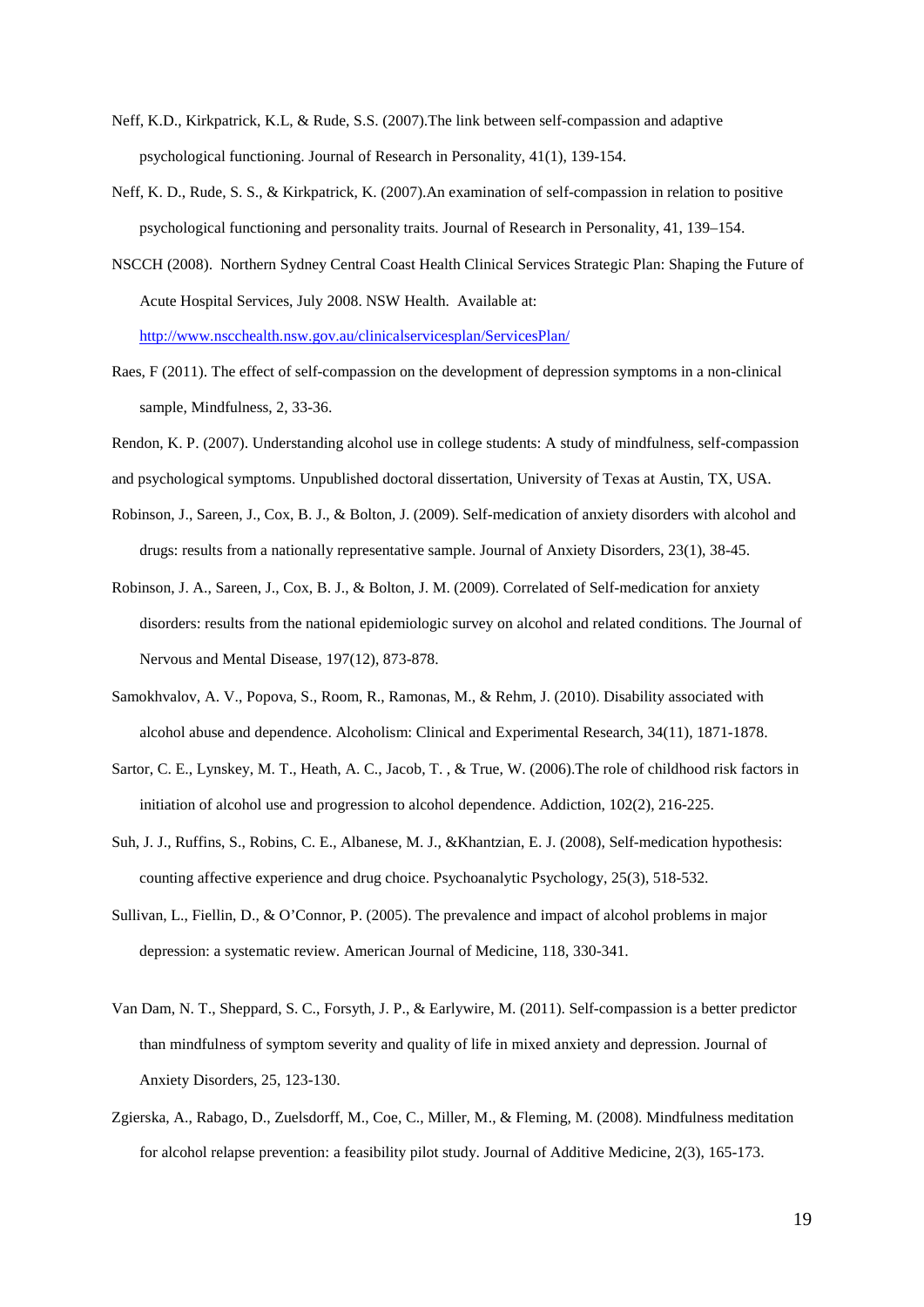### Table 1.

Pearson Correlations showing the relationship between Depression, Anxiety, Stress, Alcohol consumption and the Subscales of Self-Compassion.

| Self-Compassion Subscales | Depression<br>(Pearson's r) | Anxiety<br>(Pearson's r) | <b>Stress</b><br>(Pearson's r) | Alcohol<br>(Pearson's r) |
|---------------------------|-----------------------------|--------------------------|--------------------------------|--------------------------|
| Self-Kindness             | $.364**$                    | $.579**$                 | $.268*$                        | .057                     |
| Self-Judgement            | $.509**$                    | $.361**$                 | $.463**$                       | .021                     |
| Common Humanity           | .211                        | $.391**$                 | .196                           | .103                     |
| <b>Isolation</b>          | $.401**$                    | $.404**$                 | $.385**$                       | .015                     |
| <b>Mindfulness</b>        | .173                        | $.338**$                 | .127                           | .021                     |
| Over identification       | $.372**$                    | $.256*$                  | $.331**$                       | .003                     |
| <b>Grand Average</b>      | $-.108$                     | .064                     | $-.251*$                       | .007                     |

*Note.* \* *p*<.05; \*\* *p*<.01; Depression, Anxiety and Stress is measured by the Depression Anxiety Stress Scale (DASS-21) from Henry, J. D. & Crawford, J. R. (2005); Alcohol is measured by the Opiate Treatment Index from Darke et al. (1991); Self-compassion (and its associated subscales) are measured by the Self-Compassion Scale by Neff (2003a).